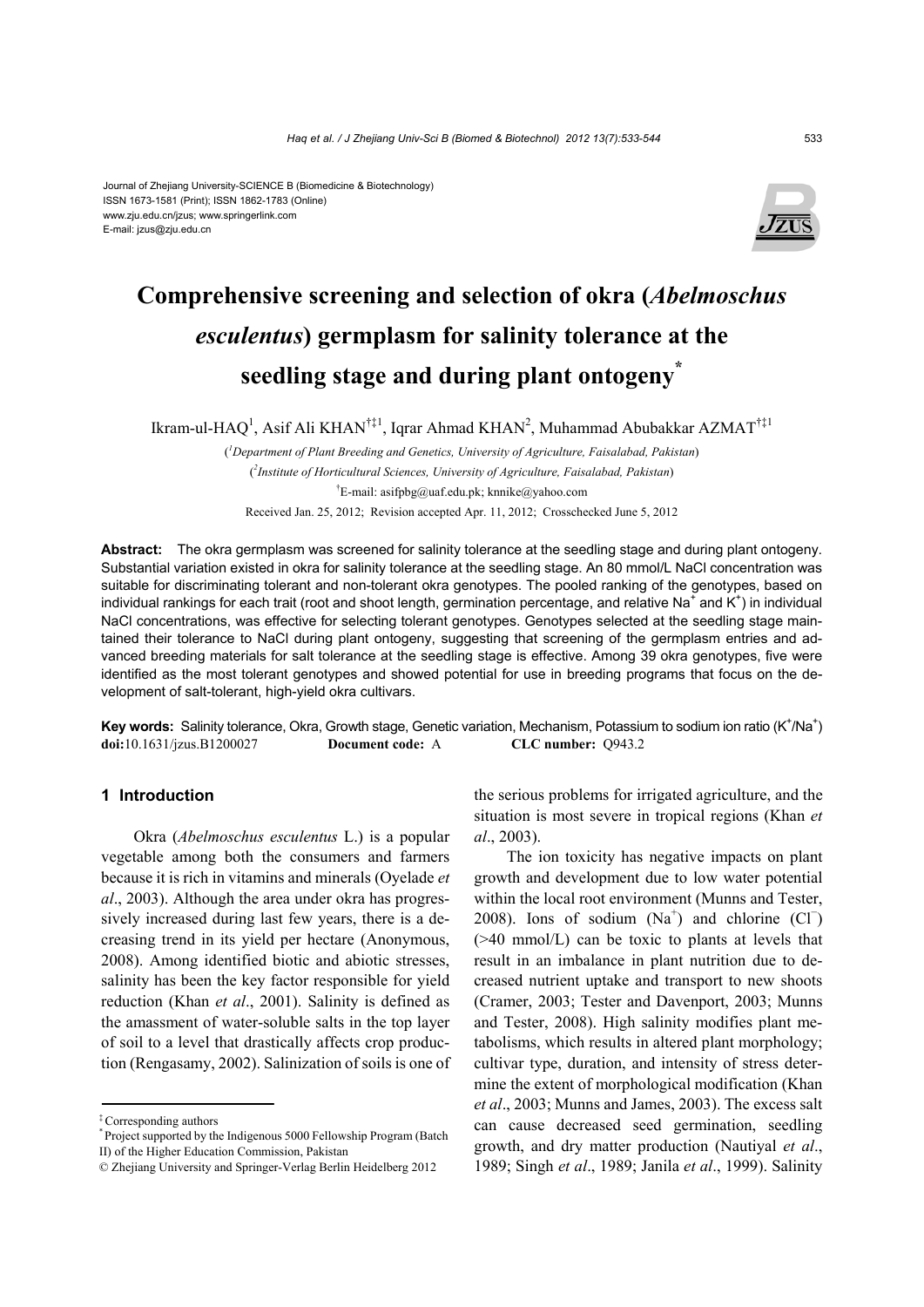also induces  $Fe^{2+}$ , K<sup>+</sup>, and Ca<sup>2+</sup> deficiencies (Singh *et al*., 2004), resulting in yield losses (Hunshal *et al*., 1991). Okra is cultivated in sub-tropical areas, and its cultivation is hampered in saline and sodic (having more  $Na<sup>+</sup>$  soil as it is sensitive to such soils. Physiological mechanisms like ion exclusion, ion accumulation, production of compatible solutes, and osmotic adjustment are considered to be associated with genetic variation in salt tolerance.

Characteristics of a salt-tolerant variety include  $Na<sup>+</sup>$  exclusion, potassium to sodium ion ratio  $(K<sup>+</sup>/Na<sup>+</sup>)$ discrimination, retention of ions in the leaf sheath, tissue tolerance, and ion partitioning into differentaged leaves. Osmotic adjustment, transpiration efficiency, early vigor and early flowering leading to a shorter growing season, and the increased water use efficiency are also the features of typical salt-tolerant varieties (Colmer *et al*., 2005). Salinity affects plant growth most dramatically during developmental stages, and the sensitivity of different crops varies from one growth stage to another (Shannon, 1984). Such developmental effects are observed in rice (Akbar and Yabuno, 1974), sorghum (Maas, 1986), and cowpeas (Maas and Poss, 1989). Thus, plant responses to salinity are influenced by its ontogenic stage at the time of stress (Shannon, 1985). This suggests that the ability of a plant to respond to salt stress depends upon genes that are functioning at a particular stage of development (Foolad and Jones, 1991). For varietal improvement to be effective for salinity tolerance, information about the effect of salinity on all phases of plant growth is essential (Azhar and McNeilly, 1989).

One strategy to address the problem of salt in soil is identification and exploitation of existing or created genetic variability within plants, specifically, that which gives rise to plant phenotypes capable of sustaining a reasonable yield within salt-affected soils (Ashraf *et al*., 2003). Effective screening protocols depend on an understanding of the response mechanism at different plant growth stages under saline conditions. Knowledge about these mechanisms assists breeders in looking for plants of economic importance with improved salt tolerance (Flowers and Yeo, 1995; Khan *et al*., 2003). Okra pod yield is a function of physiological and agronomic characters acting singly or in interaction with each other (Adeniji and Peter, 2005). The ultimate yield of a crop depends

upon the interaction between its genetic makeup and environmental factors faced during its entire growing period (Humphreys, 1989; Ashraf and Fatima, 1994).

Keeping in view the nutritional and economic importance of okra and deteriorated soil and water quality, a comprehensive sodium chloride (NaCl) screening study was conducted to gain information on the extent of genetic variation in the okra genotypes for salinity tolerance at all the growth and reproductive stages.

### **2 Materials and methods**

### **2.1 Assessment of genetic variability for NaCl tolerance in germination and seedling stages of okra**

The genetically pure selfed seed of 39 okra genotypes (Table 1) were collected from different sources and subjected to screening for salinity tolerance at the seedling stage. Seeds were surface sterilized in a solution of 2% (0.02 g/ml) hypochlorite for 5 min and washed with distilled water. Individual seeds were planted in triplicate in pots filled with sterilized coarse river sand containing one of six NaCl concentrations as per a randomized complete block design (RCBD). Two pots were used per replication of each genotype. NaCl concentrations of 0, 40, 60, 80, 100, and 120 mmol/L were prepared in half strength Hoagland's nutrient solution (Hoagland and Arnon, 1950). Growth was carried out in a growth chamber adjusted at  $(28\pm1)$  °C, with a relative humidity between 75%–80% and a photoperiod of 16 h. Hoagland's Solutions were added at 3-d intervals. Data for different seedling traits were recorded from three-week-old seedlings. Seedling traits included percentage of germination, root length, shoot length,  $Na<sup>+</sup>$  and  $K<sup>+</sup>$  concentrations,  $K<sup>+</sup>/Na<sup>+</sup>$  ratio. The means of all observations were calculated and subjected to analysis of variance (ANOVA) and Pearson's correlation using a general linear model of SPSS 12 (SPSS, Chicago, IL) and MVSP 3.1 (Kovach Computing Services, Anglesey, Wales), respectively. Box-whisker analysis was performed to assess the level of dissimilarity among accessions using Microsoft Excel (QI Macros). A phenogram was constructed with Euclidian distances based upon the response of okra genotypes to different NaCl concentrations.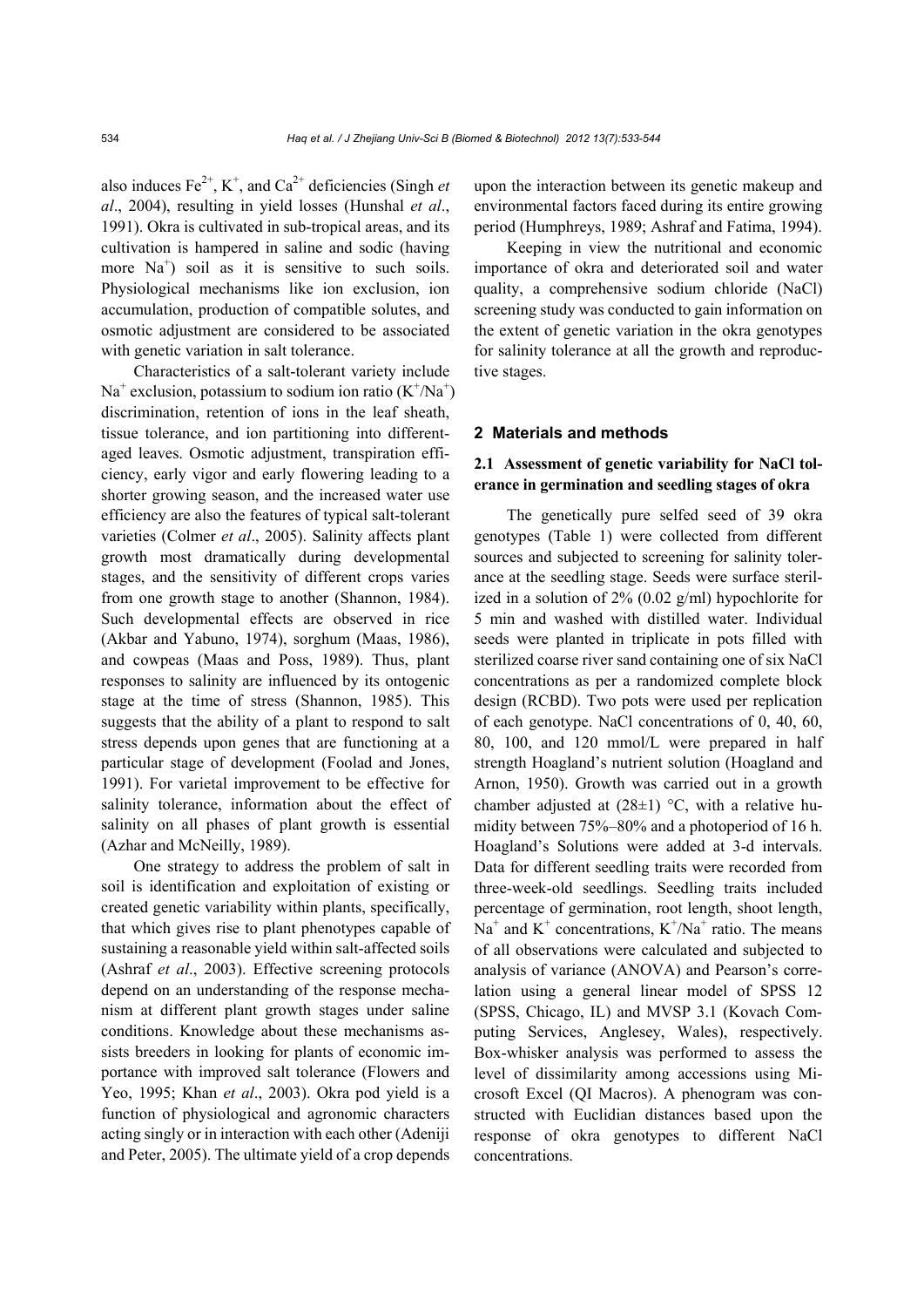|                          | Rank       |                |           |                |            |                      |                |       |              |            |                  |        |                |                                        |
|--------------------------|------------|----------------|-----------|----------------|------------|----------------------|----------------|-------|--------------|------------|------------------|--------|----------------|----------------------------------------|
| Genotype                 | Overall RL |                | <b>SL</b> | <b>GP</b>      | <b>RRL</b> | $\operatorname{RSL}$ | RGP            | $Na+$ | $\mbox{K}^+$ | $K^+/Na^+$ | $\mathrm{RNa}^+$ | $RK^+$ |                | $RK^{\dagger}/Na^{\dagger}$ Cumulative |
| Acc. No. 019232          | 1          | 1              | 4         | 5              | 1          | 1                    | $\overline{2}$ | 13    | 3            | 8          | $\overline{c}$   | 3      | $\overline{c}$ | 45                                     |
| Acc. No. 000010-10237    | 2          | 7              | 3         | 13             | 4          | 8                    | 14             | 1     | 13           | 3          | 1                | 5      | 1              | 73                                     |
| Chinese Red              | 3          | 3              | 1         | 3              | 5          | 5                    | 12             | 8     | 6            | 6          | 13               | 6      | 11             | 79                                     |
| Ikra III                 | 4          | $\overline{2}$ | 11        | $\overline{4}$ | 13         | 10                   | 6              | 11    | 2            | 1          | 6                | 8      | 5              | 79                                     |
| Acc. No. 015371          | 5          | 4              | 7         | 14             | 9          | 12                   | 5              | 7     | 4            | 2          | 12               | 1      | 8              | 85                                     |
| Punjab Selection         | 6          | 8              | 10        | 8              | 6          | $\overline{2}$       | 1              | 5     | 8            | 10         | 8                | 9      | 10             | 85                                     |
| Parbhani Kranti          | 7          | 11             | 8         | 2              | 7          | 3                    | 7              | 6     | 14           | 13         | 7                | 7      | 7              | 92                                     |
| Acc. No. 019231          | 8          | 14             | 6         | 6              | 10         | 14                   | 9              | 2     | 12           | 4          | 3                | 10     | 4              | 94                                     |
| Ikra I                   | 9          | 6              | 14        | 7              | 11         | 11                   | 11             | 3     | 10           | 11         | 4                | 4      | 3              | 95                                     |
| Acc. No. 019223          | 10         | 12             | 5         | 10             | 8          | 6                    | 8              | 10    | 5            | 7          | 5                | 13     | 6              | 95                                     |
| Acc. No. 019236          | 11         | 13             | 12        | 9              | 3          | 9                    | 3              | 14    | 1            | 5          | 14               | 2      | 14             | 99                                     |
| Acc. No. 019221          | 12         | 5              | 2         | 11             | 2          | 4                    | 13             | 9     | 7            | 12         | 10               | 14     | 13             | 102                                    |
| Acc. No. 019217          | 13         | 10             | 13        | 1              | 14         | 13                   | 4              | 4     | 11           | 9          | 11               | 12     | 12             | 114                                    |
| IN-1048                  | 14         | 9              | 9         | 12             | 12         | 7                    | 10             | 12    | 9            | 14         | 9                | 11     | 9              | 123                                    |
| <b>Clemson Spineless</b> | 15         | 19             | 19        | 15             | 20         | 17                   | 19             | 24    | 17           | 19         | 21               | 18     | 18             | 226                                    |
| Acc. No. 019215          | 16         | 16             | 27        | 22             | 21         | 26                   | 28             | 21    | 20           | 20         | 18               | 17     | 16             | 252                                    |
| Acc. No. 015373-10811    | 17         | 24             | 20        | 25             | 26         | 16                   | 29             | 15    | 22           | 17         | 15               | 26     | 17             | 252                                    |
| University Okra          | 18         | 26             | 18        | 21             | 15         | 31                   | 16             | 23    | 25           | 22         | 19               | 22     | 15             | 253                                    |
| Acc. No. 019224          | 19         | 20             | 16        | 30             | 17         | 15                   | 22             | 19    | 19           | 16         | 34               | 19     | 32             | 259                                    |
| Acc. No. 019228          | 20         | 17             | 22        | 19             | 22         | 18                   | 17             | 34    | 18           | 26         | 25               | 21     | 21             | 260                                    |
| Acc. No. 019216          | 21         | 15             | 17        | 18             | 16         | 21                   | 25             | 17    | 28           | 27         | 23               | 32     | 26             | 265                                    |
| Acc. No. 000004          | 22         | 25             | 23        | 26             | 25         | 23                   | 18             | 25    | 24           | 18         | 26               | 20     | 20             | 273                                    |
| IN-97                    | 23         | 23             | 29        | 31             | 18         | 25                   | 33             | 20    | 15           | 15         | 30               | 16     | 28             | 283                                    |
| Green Wonder             | 24         | 18             | 15        | 17             | 23         | 27                   | 20             | 18    | 32           | 30         | 31               | 31     | 34             | 296                                    |
| Acc. No. 019211          | 25         | 22             | 24        | 23             | 19         | 19                   | 21             | 31    | 27           | 29         | 29               | 24     | 29             | 297                                    |
| Pusa Green               | 26         | 21             | 33        | 20             | 30         | 22                   | 15             | 26    | 23           | 21         | 35               | 29     | 33             | 308                                    |
| Ikra IV                  | 27         | 31             | 32        | 32             | 24         | 30                   | 24             | 28    | 21           | 24         | 27               | 15     | 23             | 311                                    |
| Acc. No. 019218          | 28         | 34             | 21        | 24             | 31         | 29                   | 31             | 16    | 31           | 28         | 20               | 27     | 22             | 314                                    |
| Acc. No. 019235          | 29         | 29             | 28        | 16             | 32         | 24                   | 23             | 27    | 26           | 23         | 33               | 30     | 30             | 321                                    |
| Sabzpari 2001            | 30         | 33             | $26\,$    | 34             | 34         | 20                   | $26\,$         | 35    | 16           | 25         | 24               | $28\,$ | 24             | 325                                    |
| Acc. No. 019234          | 31         | 35             | 35        | $27\,$         | 27         | 34                   | 30             | 29    | 30           | 33         | 16               | 25     | 19             | 340                                    |
| Acc. No. 019230          | 32         | 32             | 25        | 28             | 28         | 28                   | 27             | 33    | 29           | 32         | 22               | 33     | $27\,$         | 344                                    |
| Acc. No. 000026-10496    | 33         | 27             | 34        | 35             | 29         | 32                   | 34             | 22    | 33           | 31         | 28               | 23     | 31             | 359                                    |
| Pusa Sawani              | 34         | 30             | 31        | 33             | 33         | 35                   | 35             | 30    | 34           | 34         | 17               | 34     | 25             | 371                                    |
| IN-89                    | 35         | 28             | $30\,$    | 29             | 35         | 33                   | 32             | 32    | 35           | 35         | 32               | 35     | 35             | 391                                    |
| Acc. No. 019225          | 36         | 36             | 37        | 36             | 38         | 36                   | 36             | 37    | 36           | 36         | 38               | 37     | 38             | 441                                    |
| Acc. No. 015380-10934    | 37         | 38             | 39        | 37             | 37         | 39                   | 37             | 36    | 37           | 37         | 36               | 36     | 36             | 445                                    |
| Acc. No. 019233          | 38         | 39             | 38        | 38             | 39         | 38                   | 38             | 38    | 38           | 38         | 37               | 38     | 37             | 456                                    |
| Acc. No. 015382          | 39         | 37             | 36        | 39             | 36         | 37                   | 39             | 39    | 39           | 39         | 39               | 39     | 39             | 458                                    |

**Table 1 Performance-based ranking of okra genotypes for different seedling traits**

RL: root length; SL: shoot length; GP: germination percentage; RRL: relative root length; RSL: relative shoot length; RGP: relative germination percentage; RNa<sup>+</sup>: relative Na<sup>+</sup>; RK<sup>+</sup>: relative K<sup>+</sup>; RK<sup>+</sup>/Na<sup>+</sup>: relative K<sup>+</sup>/Na<sup>+</sup>. The rankings were based on evaluation of each parameter with number 1 being the most tolerant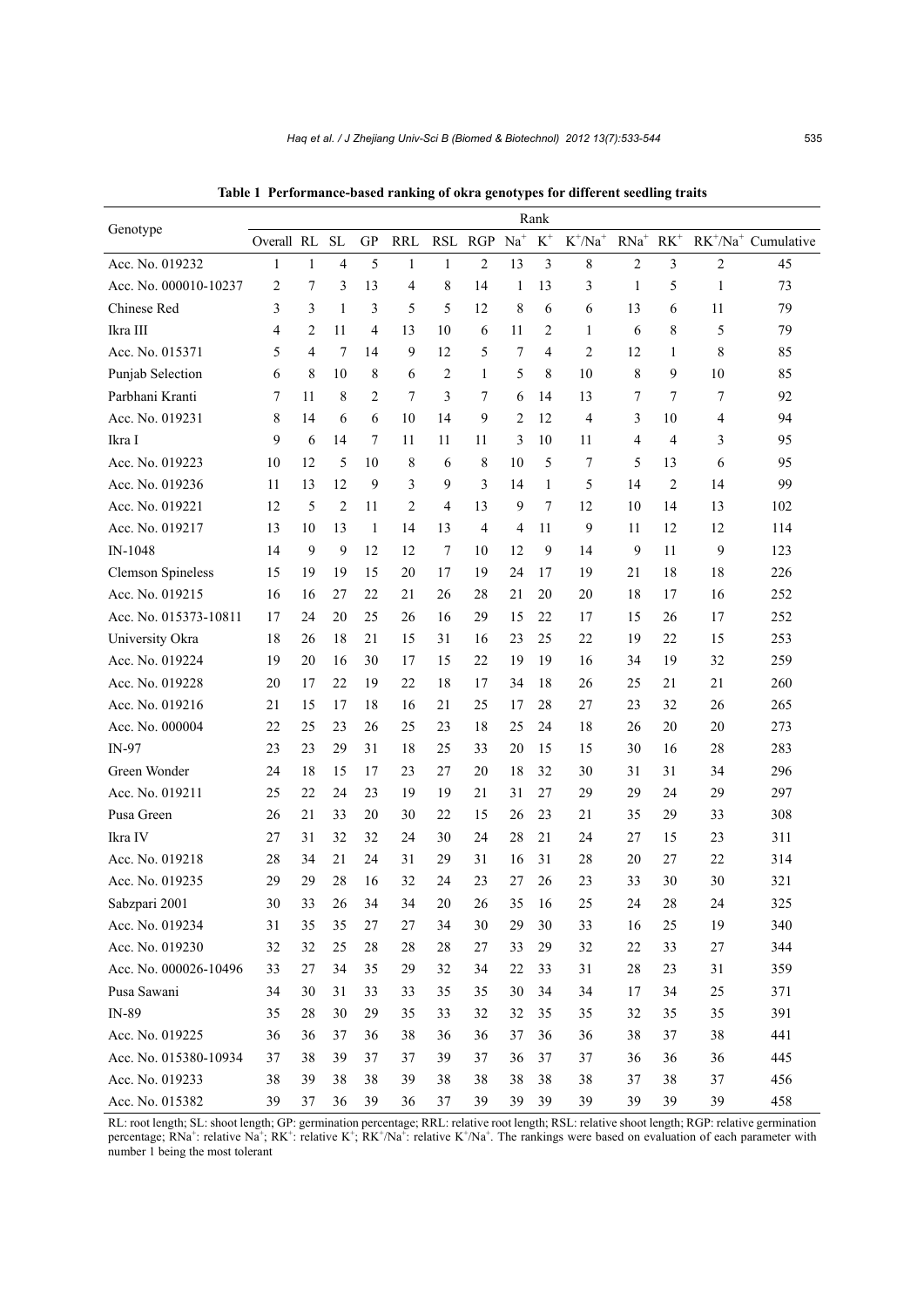#### **2.2 Response of okra genotypes to NaCl salinity during plant ontogeny**

Based on the overall pooled ranking of the genotypes for salinity tolerance at the seedling stage, ten genotypes from both extremes of salinity tolerance were selected (Table 2). Selected genotypes were grown to maturity in earthen pots of 30 cm diameter lined with a polyethylene sheet and filled with gravel soil (electrical conductivity of saturation extract  $(EC_e)=1.6$  dS/m, saturation=30.65%). Three NaCl concentrations consisting of 0 (control), 60, and 80 mmol/L were created in the growth medium, keeping in view the  $EC_e$ , pH, and saturation percentage of the soil by adding the appropriate amount of salt in half strength Hoagland's solution following US Salinity Laboratory Staff (1954). The experiment was comprised of three replicates for each treatment. Nutrient solutions were applied every 3 d and continued until plant maturation was completed. The experiment was conducted under natural environmental conditions during the summer 2008 and spring 2009. Recommended plant protection practices and cultural practices were adopted until maturity, such as irrigation, weeding, and hoeing. Data were collected at four growth stages viz. seedling stage, bud stage, flowering stage, and maturity for various biochemical/physiological parameters including  $Na<sup>+</sup>$  and  $K<sup>+</sup>$ concentrations, plant height, number of branches, days to first flower, pods per plant, pod weight, pod length, pod girth, and yield per plant. Data for both absolute and relative values were collected from the ten genotypes for  $Na<sup>+</sup>$  and  $K<sup>+</sup>$  concentrations and  $K^{+}/Na^{+}$  ratio at all the four growth stages, and the remaining parameters were measured only at the maturity stage. The ANOVA, Pearson's correlation, and heredity estimates were calculated using SPSS 12, MVSP 3.1, and Microsoft Excel, respectively.

#### **3 Results and discussion**

## **3.1 Genetic variability for NaCl tolerance at the seedling stage in okra**

The box-whisker analysis provided useful information for the comparison of genotypes and showed differential responses of genotypes. Germination percentage, root and shoot length, and accu-

mulation of Na<sup>+</sup> and K<sup>+</sup>, and K<sup>+</sup>/Na<sup>+</sup> ratio at the seedling stage under different concentrations of NaCl were considered in the analysis. Increasing salt concentrations significantly affected the germination percentage, root length, and shoot length of genotypes to a varying degree. The ranking of the genotypes was done on the basis of their performance for each trait and under each NaCl concentration, separately. The genotypes were ranked as 1–39 with '1' as the most tolerant and '39' as susceptible based upon their abilities to withstand saline conditions. The ranks under each NaCl concentration were pooled to calculate an overall ranking of the genotypes on the basis of the traits in this study. Ranks depict the performance of genotypes under all salt concentrations.

Salinity increases osmotic potential of the soil solution and causes seeds to use more energy to absorb water from the soil, which reduces germination (Kafi and Goldani, 2001; Jamil and Rha, 2004). Acc. No. 019217 (71.42%), Parbhani Kranti (65.13%), Chinese Red (58.67%) and Acc. No. 015382 (15.50%) were ranked as 1, 2, 3, and 39, respectively, on the basis of germination percentage (Table 1). Acc. No. 019217 consistently showed the highest germination in increasing NaCl concentrations, and maintained 51.67% germination in 120 mmol/L NaCl, with a mean of 68.28% germination across all of the NaCl concentrations. Similarly the genotypes Parbhani Kranti, Ikra III, Chinese Red, Acc. No. 019231, Ikra I, Acc. No. 019221, Acc. No. 019236, Acc. No. 019223, Punjab Selection, Acc. No. 000010-10237, IN-1048, Acc. No. 015371, and Acc. No. 019232 maintained mean germination percentages ranging from 50.20% to 62.67% in NaCl concentrations. The majority of accessions failed to germinate at 100 and 120 mmol/L NaCl. The differences in the behavior of genotypes could be attributed to the differences in gene frequencies and their interaction with the environment (Maas, 1986). A significant negative correlation was observed between percentage of germination and increase in salt concentration (Table 3). Acc. Nos. 019232 (5.41 cm), 019221 (4.46 cm), and 019236 (3.39 cm) were the top three genotypes on the basis of relative root length. With reference to relative shoot length, Acc. No. 019232 (10.26 cm), Punjab Selection (9.50 cm), and Parbhani Kranti (8.16 cm) secured the top three ranks, respectively. The three-week-old seedlings showed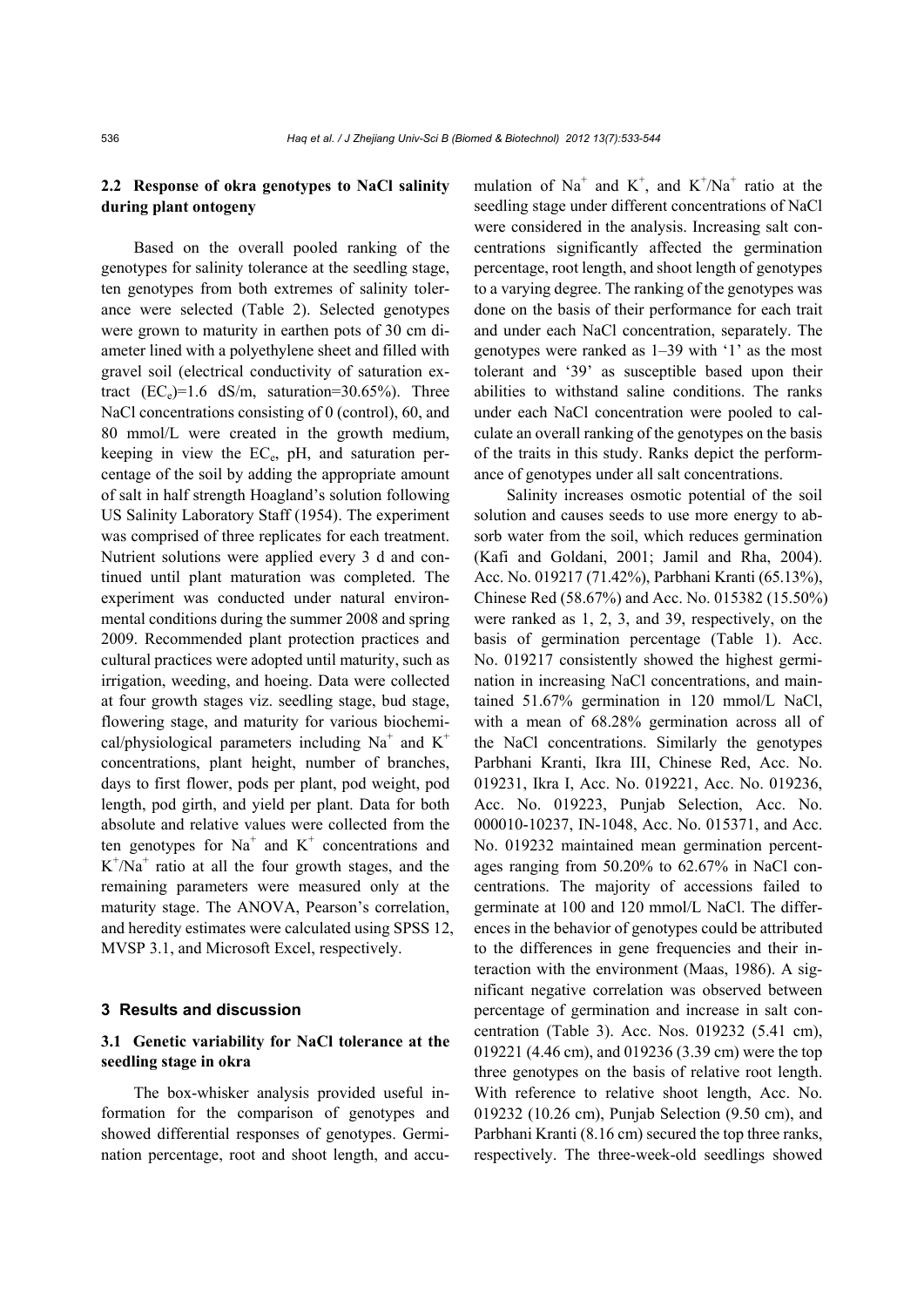| (mmol/L)<br>(mmol/L)<br>(mmol/L)<br>(mmol/L)<br>(mmol/L)<br>(mmol/L)<br>Ikra III<br>Acc. No. 015371<br>Seedling stage<br>$\boldsymbol{0}$<br>15.73<br>4.75<br>$\boldsymbol{0}$<br>4.44<br>7.79<br>3.31<br>Seedling stage<br>34.49<br>5.59<br>1.88<br>6.99<br>2.40<br>60<br>10.47<br>60<br>26.08<br>8.52<br>8.19<br>0.96<br>80<br>1.05<br>80<br>16.29<br>17.05<br>$\boldsymbol{0}$<br>7.06<br>40.03<br>5.67<br>$\boldsymbol{0}$<br>2.13<br>43.35<br>20.76<br>Bud stage<br>Bud stage<br>60<br>12.60<br>30.19<br>2.40<br>60<br>10.86<br>4.72<br>32.73<br>80<br>18.68<br>25.75<br>1.38<br>80<br>10.90<br>18.84<br>1.73<br>Flowering stage<br>$\boldsymbol{0}$<br>1.95<br>30.68<br>16.36<br>Flowering stage<br>$\boldsymbol{0}$<br>1.17<br>22.26<br>19.15<br>60<br>3.57<br>3.51<br>60<br>3.44<br>12.55<br>3.62<br>12.43<br>0.94<br>9.93<br>0.95<br>80<br>4.18<br>80<br>10.53<br>4.48<br>$\boldsymbol{0}$<br>1.31<br>22.79<br>$\boldsymbol{0}$<br>9.41<br>Maturity stage<br>17.37<br>Maturity stage<br>1.49<br>13.49<br>2.99<br>4.66<br>60<br>3.54<br>60<br>13.67<br>3.07<br>10.75<br>80<br>1.91<br>80<br>9.50<br>4.26<br>8.13<br>8.32<br>1.14<br>Acc. No. 019221<br>Acc. No. 019233<br>$\boldsymbol{0}$<br>2.89<br>32.70<br>11.35<br>$\boldsymbol{0}$<br>10.99<br>Seedling stage<br>Seedling stage<br>2.86<br>31.41<br>23.22<br>3.61<br>6.46<br>18.50<br>12.20<br>0.66<br>60<br>60<br>17.21<br>1.20<br>80<br>31.83<br>4.88<br>0.15<br>80<br>14.34<br>6.87<br>41.73<br>6.08<br>$\boldsymbol{0}$<br>2.61<br>10.83<br>Bud stage<br>$\bf{0}$<br>Bud stage<br>27.92<br>12.91<br>32.34<br>2.51<br>60<br>15.03<br>0.92<br>60<br>13.71<br>0.25<br>20.84<br>22.33<br>1.07<br>80<br>35.45<br>8.74<br>80<br>9.52<br>Flowering stage<br>$\boldsymbol{0}$<br>1.90<br>17.97<br>Flowering stage<br>$\boldsymbol{0}$<br>4.30<br>36.67<br>8.54<br>4.29<br>2.92<br>60<br>8.25<br>0.79<br>60<br>12.53<br>10.45<br>2.02<br>80<br>5.64<br>11.39<br>80<br>15.80<br>5.31<br>0.34<br>$\boldsymbol{0}$<br>3.00<br>14.52<br>4.88<br>$\boldsymbol{0}$<br>18.46<br>13.01<br>Maturity stage<br>Maturity stage<br>1.44<br>60<br>11.34<br>2.72<br>60<br>5.08<br>6.65<br>1.32<br>4.17<br>$80\,$<br>80<br>1.57<br>7.99<br>4.06<br>0.51<br>5.68<br>8.88<br>Acc. No. 000010-10237<br>Acc. No. 019236<br>$\boldsymbol{0}$<br>34.43<br>9.29<br>$\boldsymbol{0}$<br>6.06<br>5.07<br>Seedling stage<br>3.72<br>Seedling stage<br>30.66<br>3.03<br>1.85<br>7.65<br>23.16<br>10.12<br>20.16<br>60<br>60<br>80<br>10.59<br>80<br>18.98<br>0.81<br>12.45<br>1.18<br>15.38<br>$\boldsymbol{0}$<br>4.61<br>47.68<br>10.41<br>$\boldsymbol{0}$<br>5.51<br>6.34<br>Bud stage<br>Bud stage<br>34.74<br>10.84<br>25.26<br>2.33<br>60<br>10.90<br>27.23<br>2.70<br>60<br>$80\,$<br>15.04<br>19.65<br>1.31<br>13.89<br>20.35<br>1.46<br>80<br>$\boldsymbol{0}$<br>2.43<br>25.22<br>10.59<br>Flowering stage<br>27.46<br>19.27<br>Flowering stage<br>$\boldsymbol{0}$<br>1.49<br>3.81<br>15.43<br>4.07<br>60<br>2.62<br>60<br>6.44<br>16.86<br>80<br>6.01<br>8.85<br>1.48<br>80<br>14.45<br>6.85<br>0.47<br>$\boldsymbol{0}$<br>2.10<br>27.67<br>13.44<br>$\boldsymbol{0}$<br>1.75<br>6.47<br>Maturity stage<br>Maturity stage<br>11.23<br>4.91<br>60<br>4.78<br>18.74<br>3.93<br>60<br>2.86<br>13.90<br>80<br>80<br>8.33<br>10.90<br>1.32<br>5.75<br>9.83<br>1.72<br>Acc. No. 019232<br>Chinese Red<br>$\boldsymbol{0}$<br>9.70<br>$\boldsymbol{0}$<br>5.53<br>Seedling stage<br>2.83<br>27.25<br>Seedling stage<br>7.45<br>41.21<br>6.52<br>3.29<br>2.53<br>60<br>21.45<br>60<br>13.55<br>34.16<br>12.83<br>0.93<br>80<br>1.09<br>80<br>11.92<br>24.56<br>26.82<br>$\boldsymbol{0}$<br>14.45<br>4.66<br>Bud stage<br>3.64<br>52.15<br>Bud stage<br>$\boldsymbol{0}$<br>10.61<br>49.40<br>8.13<br>35.57<br>4.42<br>60<br>2.58<br>60<br>15.16<br>38.94<br>80<br>12.98<br>24.24<br>1.87<br>80<br>0.96<br>31.94<br>30.58<br>11.79<br>22.39<br>$\boldsymbol{0}$<br>2.48<br>29.15<br>$\boldsymbol{0}$<br>2.60<br>8.72<br>Flowering stage<br>Flowering stage<br>4.11<br>60<br>11.35<br>60<br>3.95<br>9.37<br>2.77<br>2.39<br>80<br>7.22<br>7.53<br>1.05<br>80<br>6.05<br>7.06<br>1.17<br>1.51<br>13.46<br>9.00<br>$\boldsymbol{0}$<br>19.99<br>10.05<br>Maturity stage<br>$\boldsymbol{0}$<br>Maturity stage<br>1.87<br>60<br>3.64<br>7.29<br>2.01<br>60<br>2.85<br>3.06<br>8.68<br>80<br>6.78<br>4.95<br>0.73<br>80<br>2.09<br>3.69<br>7.60<br>Acc. No. 015380-10934<br>Ikra I<br>$\boldsymbol{0}$<br>29.55<br>Seedling stage<br>$\boldsymbol{0}$<br>39.64<br>Seedling stage<br>1.55<br>45.73<br>7.38<br>5.37<br>14.56<br>0.94<br>2.85<br>60<br>15.46<br>60<br>11.27<br>32.11<br>29.01<br>80<br>9.03<br>0.31<br>80<br>18.63<br>21.91<br>1.18<br>Bud stage<br>7.21<br>$\boldsymbol{0}$<br>3.69<br>37.90<br>10.36<br>Bud stage<br>$\boldsymbol{0}$<br>9.21<br>68.19<br>1.30<br>60<br>1.79<br>60<br>16.50<br>21.49<br>16.78<br>30.01<br>39.50<br>0.42<br>80<br>1.10<br>80<br>16.57<br>20.77<br>22.76<br>Flowering stage<br>28.58<br>Flowering stage<br>$\boldsymbol{0}$<br>5.06<br>26.39<br>5.22<br>$\boldsymbol{0}$<br>1.02<br>28.19<br>6.25<br>0.98<br>7.32<br>2.34<br>60<br>6.41<br>60<br>17.11<br>80<br>13.94<br>4.25<br>0.31<br>80<br>9.53<br>1.31<br>12.47<br>Maturity stage<br>$\boldsymbol{0}$<br>2.82<br>15.18<br>5.40<br>Maturity stage<br>$\boldsymbol{0}$<br>1.90<br>13.24<br>7.05<br>7.31<br>6.09<br>0.84<br>60<br>60<br>4.23<br>10.78<br>2.57<br>0.54<br>80<br>1.33<br>80<br>12.47<br>6.75<br>5.89<br>7.78 | Genotype/stage | NaCl | $Na+$ | $K^+$ | $K^{\dagger}/Na^{\dagger}$ |                | NaCl | $Na+$ | $K^+$ | $K^{\dagger}/Na^{\dagger}$ |
|----------------------------------------------------------------------------------------------------------------------------------------------------------------------------------------------------------------------------------------------------------------------------------------------------------------------------------------------------------------------------------------------------------------------------------------------------------------------------------------------------------------------------------------------------------------------------------------------------------------------------------------------------------------------------------------------------------------------------------------------------------------------------------------------------------------------------------------------------------------------------------------------------------------------------------------------------------------------------------------------------------------------------------------------------------------------------------------------------------------------------------------------------------------------------------------------------------------------------------------------------------------------------------------------------------------------------------------------------------------------------------------------------------------------------------------------------------------------------------------------------------------------------------------------------------------------------------------------------------------------------------------------------------------------------------------------------------------------------------------------------------------------------------------------------------------------------------------------------------------------------------------------------------------------------------------------------------------------------------------------------------------------------------------------------------------------------------------------------------------------------------------------------------------------------------------------------------------------------------------------------------------------------------------------------------------------------------------------------------------------------------------------------------------------------------------------------------------------------------------------------------------------------------------------------------------------------------------------------------------------------------------------------------------------------------------------------------------------------------------------------------------------------------------------------------------------------------------------------------------------------------------------------------------------------------------------------------------------------------------------------------------------------------------------------------------------------------------------------------------------------------------------------------------------------------------------------------------------------------------------------------------------------------------------------------------------------------------------------------------------------------------------------------------------------------------------------------------------------------------------------------------------------------------------------------------------------------------------------------------------------------------------------------------------------------------------------------------------------------------------------------------------------------------------------------------------------------------------------------------------------------------------------------------------------------------------------------------------------------------------------------------------------------------------------------------------------------------------------------------------------------------------------------------------------------------------------------------------------------------------------------------------------------------------------------------------------------------------------------------------------------------------------------------------------------------------------------------------------------------------------------------------------------------------------------------------------------------------------------------------------------------------------------------------------------------------------------------------------------------------------------------------------------------------------------------------------------------------------------------------------------------------------------------------------------------------------------------------------------------------------------------------------------------------------------------------------------------------------------------------------------------------------------------------------------------------------------------------------------------------------------------------------------------------------------------------------------------------------------------------------------------------------------------------------------------------------------|----------------|------|-------|-------|----------------------------|----------------|------|-------|-------|----------------------------|
|                                                                                                                                                                                                                                                                                                                                                                                                                                                                                                                                                                                                                                                                                                                                                                                                                                                                                                                                                                                                                                                                                                                                                                                                                                                                                                                                                                                                                                                                                                                                                                                                                                                                                                                                                                                                                                                                                                                                                                                                                                                                                                                                                                                                                                                                                                                                                                                                                                                                                                                                                                                                                                                                                                                                                                                                                                                                                                                                                                                                                                                                                                                                                                                                                                                                                                                                                                                                                                                                                                                                                                                                                                                                                                                                                                                                                                                                                                                                                                                                                                                                                                                                                                                                                                                                                                                                                                                                                                                                                                                                                                                                                                                                                                                                                                                                                                                                                                                                                                                                                                                                                                                                                                                                                                                                                                                                                                                                                                                          |                |      |       |       |                            | Genotype/stage |      |       |       |                            |
|                                                                                                                                                                                                                                                                                                                                                                                                                                                                                                                                                                                                                                                                                                                                                                                                                                                                                                                                                                                                                                                                                                                                                                                                                                                                                                                                                                                                                                                                                                                                                                                                                                                                                                                                                                                                                                                                                                                                                                                                                                                                                                                                                                                                                                                                                                                                                                                                                                                                                                                                                                                                                                                                                                                                                                                                                                                                                                                                                                                                                                                                                                                                                                                                                                                                                                                                                                                                                                                                                                                                                                                                                                                                                                                                                                                                                                                                                                                                                                                                                                                                                                                                                                                                                                                                                                                                                                                                                                                                                                                                                                                                                                                                                                                                                                                                                                                                                                                                                                                                                                                                                                                                                                                                                                                                                                                                                                                                                                                          |                |      |       |       |                            |                |      |       |       |                            |
|                                                                                                                                                                                                                                                                                                                                                                                                                                                                                                                                                                                                                                                                                                                                                                                                                                                                                                                                                                                                                                                                                                                                                                                                                                                                                                                                                                                                                                                                                                                                                                                                                                                                                                                                                                                                                                                                                                                                                                                                                                                                                                                                                                                                                                                                                                                                                                                                                                                                                                                                                                                                                                                                                                                                                                                                                                                                                                                                                                                                                                                                                                                                                                                                                                                                                                                                                                                                                                                                                                                                                                                                                                                                                                                                                                                                                                                                                                                                                                                                                                                                                                                                                                                                                                                                                                                                                                                                                                                                                                                                                                                                                                                                                                                                                                                                                                                                                                                                                                                                                                                                                                                                                                                                                                                                                                                                                                                                                                                          |                |      |       |       |                            |                |      |       |       |                            |
|                                                                                                                                                                                                                                                                                                                                                                                                                                                                                                                                                                                                                                                                                                                                                                                                                                                                                                                                                                                                                                                                                                                                                                                                                                                                                                                                                                                                                                                                                                                                                                                                                                                                                                                                                                                                                                                                                                                                                                                                                                                                                                                                                                                                                                                                                                                                                                                                                                                                                                                                                                                                                                                                                                                                                                                                                                                                                                                                                                                                                                                                                                                                                                                                                                                                                                                                                                                                                                                                                                                                                                                                                                                                                                                                                                                                                                                                                                                                                                                                                                                                                                                                                                                                                                                                                                                                                                                                                                                                                                                                                                                                                                                                                                                                                                                                                                                                                                                                                                                                                                                                                                                                                                                                                                                                                                                                                                                                                                                          |                |      |       |       |                            |                |      |       |       |                            |
|                                                                                                                                                                                                                                                                                                                                                                                                                                                                                                                                                                                                                                                                                                                                                                                                                                                                                                                                                                                                                                                                                                                                                                                                                                                                                                                                                                                                                                                                                                                                                                                                                                                                                                                                                                                                                                                                                                                                                                                                                                                                                                                                                                                                                                                                                                                                                                                                                                                                                                                                                                                                                                                                                                                                                                                                                                                                                                                                                                                                                                                                                                                                                                                                                                                                                                                                                                                                                                                                                                                                                                                                                                                                                                                                                                                                                                                                                                                                                                                                                                                                                                                                                                                                                                                                                                                                                                                                                                                                                                                                                                                                                                                                                                                                                                                                                                                                                                                                                                                                                                                                                                                                                                                                                                                                                                                                                                                                                                                          |                |      |       |       |                            |                |      |       |       |                            |
|                                                                                                                                                                                                                                                                                                                                                                                                                                                                                                                                                                                                                                                                                                                                                                                                                                                                                                                                                                                                                                                                                                                                                                                                                                                                                                                                                                                                                                                                                                                                                                                                                                                                                                                                                                                                                                                                                                                                                                                                                                                                                                                                                                                                                                                                                                                                                                                                                                                                                                                                                                                                                                                                                                                                                                                                                                                                                                                                                                                                                                                                                                                                                                                                                                                                                                                                                                                                                                                                                                                                                                                                                                                                                                                                                                                                                                                                                                                                                                                                                                                                                                                                                                                                                                                                                                                                                                                                                                                                                                                                                                                                                                                                                                                                                                                                                                                                                                                                                                                                                                                                                                                                                                                                                                                                                                                                                                                                                                                          |                |      |       |       |                            |                |      |       |       |                            |
|                                                                                                                                                                                                                                                                                                                                                                                                                                                                                                                                                                                                                                                                                                                                                                                                                                                                                                                                                                                                                                                                                                                                                                                                                                                                                                                                                                                                                                                                                                                                                                                                                                                                                                                                                                                                                                                                                                                                                                                                                                                                                                                                                                                                                                                                                                                                                                                                                                                                                                                                                                                                                                                                                                                                                                                                                                                                                                                                                                                                                                                                                                                                                                                                                                                                                                                                                                                                                                                                                                                                                                                                                                                                                                                                                                                                                                                                                                                                                                                                                                                                                                                                                                                                                                                                                                                                                                                                                                                                                                                                                                                                                                                                                                                                                                                                                                                                                                                                                                                                                                                                                                                                                                                                                                                                                                                                                                                                                                                          |                |      |       |       |                            |                |      |       |       |                            |
|                                                                                                                                                                                                                                                                                                                                                                                                                                                                                                                                                                                                                                                                                                                                                                                                                                                                                                                                                                                                                                                                                                                                                                                                                                                                                                                                                                                                                                                                                                                                                                                                                                                                                                                                                                                                                                                                                                                                                                                                                                                                                                                                                                                                                                                                                                                                                                                                                                                                                                                                                                                                                                                                                                                                                                                                                                                                                                                                                                                                                                                                                                                                                                                                                                                                                                                                                                                                                                                                                                                                                                                                                                                                                                                                                                                                                                                                                                                                                                                                                                                                                                                                                                                                                                                                                                                                                                                                                                                                                                                                                                                                                                                                                                                                                                                                                                                                                                                                                                                                                                                                                                                                                                                                                                                                                                                                                                                                                                                          |                |      |       |       |                            |                |      |       |       |                            |
|                                                                                                                                                                                                                                                                                                                                                                                                                                                                                                                                                                                                                                                                                                                                                                                                                                                                                                                                                                                                                                                                                                                                                                                                                                                                                                                                                                                                                                                                                                                                                                                                                                                                                                                                                                                                                                                                                                                                                                                                                                                                                                                                                                                                                                                                                                                                                                                                                                                                                                                                                                                                                                                                                                                                                                                                                                                                                                                                                                                                                                                                                                                                                                                                                                                                                                                                                                                                                                                                                                                                                                                                                                                                                                                                                                                                                                                                                                                                                                                                                                                                                                                                                                                                                                                                                                                                                                                                                                                                                                                                                                                                                                                                                                                                                                                                                                                                                                                                                                                                                                                                                                                                                                                                                                                                                                                                                                                                                                                          |                |      |       |       |                            |                |      |       |       |                            |
|                                                                                                                                                                                                                                                                                                                                                                                                                                                                                                                                                                                                                                                                                                                                                                                                                                                                                                                                                                                                                                                                                                                                                                                                                                                                                                                                                                                                                                                                                                                                                                                                                                                                                                                                                                                                                                                                                                                                                                                                                                                                                                                                                                                                                                                                                                                                                                                                                                                                                                                                                                                                                                                                                                                                                                                                                                                                                                                                                                                                                                                                                                                                                                                                                                                                                                                                                                                                                                                                                                                                                                                                                                                                                                                                                                                                                                                                                                                                                                                                                                                                                                                                                                                                                                                                                                                                                                                                                                                                                                                                                                                                                                                                                                                                                                                                                                                                                                                                                                                                                                                                                                                                                                                                                                                                                                                                                                                                                                                          |                |      |       |       |                            |                |      |       |       |                            |
|                                                                                                                                                                                                                                                                                                                                                                                                                                                                                                                                                                                                                                                                                                                                                                                                                                                                                                                                                                                                                                                                                                                                                                                                                                                                                                                                                                                                                                                                                                                                                                                                                                                                                                                                                                                                                                                                                                                                                                                                                                                                                                                                                                                                                                                                                                                                                                                                                                                                                                                                                                                                                                                                                                                                                                                                                                                                                                                                                                                                                                                                                                                                                                                                                                                                                                                                                                                                                                                                                                                                                                                                                                                                                                                                                                                                                                                                                                                                                                                                                                                                                                                                                                                                                                                                                                                                                                                                                                                                                                                                                                                                                                                                                                                                                                                                                                                                                                                                                                                                                                                                                                                                                                                                                                                                                                                                                                                                                                                          |                |      |       |       |                            |                |      |       |       |                            |
|                                                                                                                                                                                                                                                                                                                                                                                                                                                                                                                                                                                                                                                                                                                                                                                                                                                                                                                                                                                                                                                                                                                                                                                                                                                                                                                                                                                                                                                                                                                                                                                                                                                                                                                                                                                                                                                                                                                                                                                                                                                                                                                                                                                                                                                                                                                                                                                                                                                                                                                                                                                                                                                                                                                                                                                                                                                                                                                                                                                                                                                                                                                                                                                                                                                                                                                                                                                                                                                                                                                                                                                                                                                                                                                                                                                                                                                                                                                                                                                                                                                                                                                                                                                                                                                                                                                                                                                                                                                                                                                                                                                                                                                                                                                                                                                                                                                                                                                                                                                                                                                                                                                                                                                                                                                                                                                                                                                                                                                          |                |      |       |       |                            |                |      |       |       |                            |
|                                                                                                                                                                                                                                                                                                                                                                                                                                                                                                                                                                                                                                                                                                                                                                                                                                                                                                                                                                                                                                                                                                                                                                                                                                                                                                                                                                                                                                                                                                                                                                                                                                                                                                                                                                                                                                                                                                                                                                                                                                                                                                                                                                                                                                                                                                                                                                                                                                                                                                                                                                                                                                                                                                                                                                                                                                                                                                                                                                                                                                                                                                                                                                                                                                                                                                                                                                                                                                                                                                                                                                                                                                                                                                                                                                                                                                                                                                                                                                                                                                                                                                                                                                                                                                                                                                                                                                                                                                                                                                                                                                                                                                                                                                                                                                                                                                                                                                                                                                                                                                                                                                                                                                                                                                                                                                                                                                                                                                                          |                |      |       |       |                            |                |      |       |       |                            |
|                                                                                                                                                                                                                                                                                                                                                                                                                                                                                                                                                                                                                                                                                                                                                                                                                                                                                                                                                                                                                                                                                                                                                                                                                                                                                                                                                                                                                                                                                                                                                                                                                                                                                                                                                                                                                                                                                                                                                                                                                                                                                                                                                                                                                                                                                                                                                                                                                                                                                                                                                                                                                                                                                                                                                                                                                                                                                                                                                                                                                                                                                                                                                                                                                                                                                                                                                                                                                                                                                                                                                                                                                                                                                                                                                                                                                                                                                                                                                                                                                                                                                                                                                                                                                                                                                                                                                                                                                                                                                                                                                                                                                                                                                                                                                                                                                                                                                                                                                                                                                                                                                                                                                                                                                                                                                                                                                                                                                                                          |                |      |       |       |                            |                |      |       |       |                            |
|                                                                                                                                                                                                                                                                                                                                                                                                                                                                                                                                                                                                                                                                                                                                                                                                                                                                                                                                                                                                                                                                                                                                                                                                                                                                                                                                                                                                                                                                                                                                                                                                                                                                                                                                                                                                                                                                                                                                                                                                                                                                                                                                                                                                                                                                                                                                                                                                                                                                                                                                                                                                                                                                                                                                                                                                                                                                                                                                                                                                                                                                                                                                                                                                                                                                                                                                                                                                                                                                                                                                                                                                                                                                                                                                                                                                                                                                                                                                                                                                                                                                                                                                                                                                                                                                                                                                                                                                                                                                                                                                                                                                                                                                                                                                                                                                                                                                                                                                                                                                                                                                                                                                                                                                                                                                                                                                                                                                                                                          |                |      |       |       |                            |                |      |       |       |                            |
|                                                                                                                                                                                                                                                                                                                                                                                                                                                                                                                                                                                                                                                                                                                                                                                                                                                                                                                                                                                                                                                                                                                                                                                                                                                                                                                                                                                                                                                                                                                                                                                                                                                                                                                                                                                                                                                                                                                                                                                                                                                                                                                                                                                                                                                                                                                                                                                                                                                                                                                                                                                                                                                                                                                                                                                                                                                                                                                                                                                                                                                                                                                                                                                                                                                                                                                                                                                                                                                                                                                                                                                                                                                                                                                                                                                                                                                                                                                                                                                                                                                                                                                                                                                                                                                                                                                                                                                                                                                                                                                                                                                                                                                                                                                                                                                                                                                                                                                                                                                                                                                                                                                                                                                                                                                                                                                                                                                                                                                          |                |      |       |       |                            |                |      |       |       |                            |
|                                                                                                                                                                                                                                                                                                                                                                                                                                                                                                                                                                                                                                                                                                                                                                                                                                                                                                                                                                                                                                                                                                                                                                                                                                                                                                                                                                                                                                                                                                                                                                                                                                                                                                                                                                                                                                                                                                                                                                                                                                                                                                                                                                                                                                                                                                                                                                                                                                                                                                                                                                                                                                                                                                                                                                                                                                                                                                                                                                                                                                                                                                                                                                                                                                                                                                                                                                                                                                                                                                                                                                                                                                                                                                                                                                                                                                                                                                                                                                                                                                                                                                                                                                                                                                                                                                                                                                                                                                                                                                                                                                                                                                                                                                                                                                                                                                                                                                                                                                                                                                                                                                                                                                                                                                                                                                                                                                                                                                                          |                |      |       |       |                            |                |      |       |       |                            |
|                                                                                                                                                                                                                                                                                                                                                                                                                                                                                                                                                                                                                                                                                                                                                                                                                                                                                                                                                                                                                                                                                                                                                                                                                                                                                                                                                                                                                                                                                                                                                                                                                                                                                                                                                                                                                                                                                                                                                                                                                                                                                                                                                                                                                                                                                                                                                                                                                                                                                                                                                                                                                                                                                                                                                                                                                                                                                                                                                                                                                                                                                                                                                                                                                                                                                                                                                                                                                                                                                                                                                                                                                                                                                                                                                                                                                                                                                                                                                                                                                                                                                                                                                                                                                                                                                                                                                                                                                                                                                                                                                                                                                                                                                                                                                                                                                                                                                                                                                                                                                                                                                                                                                                                                                                                                                                                                                                                                                                                          |                |      |       |       |                            |                |      |       |       |                            |
|                                                                                                                                                                                                                                                                                                                                                                                                                                                                                                                                                                                                                                                                                                                                                                                                                                                                                                                                                                                                                                                                                                                                                                                                                                                                                                                                                                                                                                                                                                                                                                                                                                                                                                                                                                                                                                                                                                                                                                                                                                                                                                                                                                                                                                                                                                                                                                                                                                                                                                                                                                                                                                                                                                                                                                                                                                                                                                                                                                                                                                                                                                                                                                                                                                                                                                                                                                                                                                                                                                                                                                                                                                                                                                                                                                                                                                                                                                                                                                                                                                                                                                                                                                                                                                                                                                                                                                                                                                                                                                                                                                                                                                                                                                                                                                                                                                                                                                                                                                                                                                                                                                                                                                                                                                                                                                                                                                                                                                                          |                |      |       |       |                            |                |      |       |       |                            |
|                                                                                                                                                                                                                                                                                                                                                                                                                                                                                                                                                                                                                                                                                                                                                                                                                                                                                                                                                                                                                                                                                                                                                                                                                                                                                                                                                                                                                                                                                                                                                                                                                                                                                                                                                                                                                                                                                                                                                                                                                                                                                                                                                                                                                                                                                                                                                                                                                                                                                                                                                                                                                                                                                                                                                                                                                                                                                                                                                                                                                                                                                                                                                                                                                                                                                                                                                                                                                                                                                                                                                                                                                                                                                                                                                                                                                                                                                                                                                                                                                                                                                                                                                                                                                                                                                                                                                                                                                                                                                                                                                                                                                                                                                                                                                                                                                                                                                                                                                                                                                                                                                                                                                                                                                                                                                                                                                                                                                                                          |                |      |       |       |                            |                |      |       |       |                            |
|                                                                                                                                                                                                                                                                                                                                                                                                                                                                                                                                                                                                                                                                                                                                                                                                                                                                                                                                                                                                                                                                                                                                                                                                                                                                                                                                                                                                                                                                                                                                                                                                                                                                                                                                                                                                                                                                                                                                                                                                                                                                                                                                                                                                                                                                                                                                                                                                                                                                                                                                                                                                                                                                                                                                                                                                                                                                                                                                                                                                                                                                                                                                                                                                                                                                                                                                                                                                                                                                                                                                                                                                                                                                                                                                                                                                                                                                                                                                                                                                                                                                                                                                                                                                                                                                                                                                                                                                                                                                                                                                                                                                                                                                                                                                                                                                                                                                                                                                                                                                                                                                                                                                                                                                                                                                                                                                                                                                                                                          |                |      |       |       |                            |                |      |       |       |                            |
|                                                                                                                                                                                                                                                                                                                                                                                                                                                                                                                                                                                                                                                                                                                                                                                                                                                                                                                                                                                                                                                                                                                                                                                                                                                                                                                                                                                                                                                                                                                                                                                                                                                                                                                                                                                                                                                                                                                                                                                                                                                                                                                                                                                                                                                                                                                                                                                                                                                                                                                                                                                                                                                                                                                                                                                                                                                                                                                                                                                                                                                                                                                                                                                                                                                                                                                                                                                                                                                                                                                                                                                                                                                                                                                                                                                                                                                                                                                                                                                                                                                                                                                                                                                                                                                                                                                                                                                                                                                                                                                                                                                                                                                                                                                                                                                                                                                                                                                                                                                                                                                                                                                                                                                                                                                                                                                                                                                                                                                          |                |      |       |       |                            |                |      |       |       |                            |
|                                                                                                                                                                                                                                                                                                                                                                                                                                                                                                                                                                                                                                                                                                                                                                                                                                                                                                                                                                                                                                                                                                                                                                                                                                                                                                                                                                                                                                                                                                                                                                                                                                                                                                                                                                                                                                                                                                                                                                                                                                                                                                                                                                                                                                                                                                                                                                                                                                                                                                                                                                                                                                                                                                                                                                                                                                                                                                                                                                                                                                                                                                                                                                                                                                                                                                                                                                                                                                                                                                                                                                                                                                                                                                                                                                                                                                                                                                                                                                                                                                                                                                                                                                                                                                                                                                                                                                                                                                                                                                                                                                                                                                                                                                                                                                                                                                                                                                                                                                                                                                                                                                                                                                                                                                                                                                                                                                                                                                                          |                |      |       |       |                            |                |      |       |       |                            |
|                                                                                                                                                                                                                                                                                                                                                                                                                                                                                                                                                                                                                                                                                                                                                                                                                                                                                                                                                                                                                                                                                                                                                                                                                                                                                                                                                                                                                                                                                                                                                                                                                                                                                                                                                                                                                                                                                                                                                                                                                                                                                                                                                                                                                                                                                                                                                                                                                                                                                                                                                                                                                                                                                                                                                                                                                                                                                                                                                                                                                                                                                                                                                                                                                                                                                                                                                                                                                                                                                                                                                                                                                                                                                                                                                                                                                                                                                                                                                                                                                                                                                                                                                                                                                                                                                                                                                                                                                                                                                                                                                                                                                                                                                                                                                                                                                                                                                                                                                                                                                                                                                                                                                                                                                                                                                                                                                                                                                                                          |                |      |       |       |                            |                |      |       |       |                            |
|                                                                                                                                                                                                                                                                                                                                                                                                                                                                                                                                                                                                                                                                                                                                                                                                                                                                                                                                                                                                                                                                                                                                                                                                                                                                                                                                                                                                                                                                                                                                                                                                                                                                                                                                                                                                                                                                                                                                                                                                                                                                                                                                                                                                                                                                                                                                                                                                                                                                                                                                                                                                                                                                                                                                                                                                                                                                                                                                                                                                                                                                                                                                                                                                                                                                                                                                                                                                                                                                                                                                                                                                                                                                                                                                                                                                                                                                                                                                                                                                                                                                                                                                                                                                                                                                                                                                                                                                                                                                                                                                                                                                                                                                                                                                                                                                                                                                                                                                                                                                                                                                                                                                                                                                                                                                                                                                                                                                                                                          |                |      |       |       |                            |                |      |       |       |                            |
|                                                                                                                                                                                                                                                                                                                                                                                                                                                                                                                                                                                                                                                                                                                                                                                                                                                                                                                                                                                                                                                                                                                                                                                                                                                                                                                                                                                                                                                                                                                                                                                                                                                                                                                                                                                                                                                                                                                                                                                                                                                                                                                                                                                                                                                                                                                                                                                                                                                                                                                                                                                                                                                                                                                                                                                                                                                                                                                                                                                                                                                                                                                                                                                                                                                                                                                                                                                                                                                                                                                                                                                                                                                                                                                                                                                                                                                                                                                                                                                                                                                                                                                                                                                                                                                                                                                                                                                                                                                                                                                                                                                                                                                                                                                                                                                                                                                                                                                                                                                                                                                                                                                                                                                                                                                                                                                                                                                                                                                          |                |      |       |       |                            |                |      |       |       |                            |
|                                                                                                                                                                                                                                                                                                                                                                                                                                                                                                                                                                                                                                                                                                                                                                                                                                                                                                                                                                                                                                                                                                                                                                                                                                                                                                                                                                                                                                                                                                                                                                                                                                                                                                                                                                                                                                                                                                                                                                                                                                                                                                                                                                                                                                                                                                                                                                                                                                                                                                                                                                                                                                                                                                                                                                                                                                                                                                                                                                                                                                                                                                                                                                                                                                                                                                                                                                                                                                                                                                                                                                                                                                                                                                                                                                                                                                                                                                                                                                                                                                                                                                                                                                                                                                                                                                                                                                                                                                                                                                                                                                                                                                                                                                                                                                                                                                                                                                                                                                                                                                                                                                                                                                                                                                                                                                                                                                                                                                                          |                |      |       |       |                            |                |      |       |       |                            |
|                                                                                                                                                                                                                                                                                                                                                                                                                                                                                                                                                                                                                                                                                                                                                                                                                                                                                                                                                                                                                                                                                                                                                                                                                                                                                                                                                                                                                                                                                                                                                                                                                                                                                                                                                                                                                                                                                                                                                                                                                                                                                                                                                                                                                                                                                                                                                                                                                                                                                                                                                                                                                                                                                                                                                                                                                                                                                                                                                                                                                                                                                                                                                                                                                                                                                                                                                                                                                                                                                                                                                                                                                                                                                                                                                                                                                                                                                                                                                                                                                                                                                                                                                                                                                                                                                                                                                                                                                                                                                                                                                                                                                                                                                                                                                                                                                                                                                                                                                                                                                                                                                                                                                                                                                                                                                                                                                                                                                                                          |                |      |       |       |                            |                |      |       |       |                            |
|                                                                                                                                                                                                                                                                                                                                                                                                                                                                                                                                                                                                                                                                                                                                                                                                                                                                                                                                                                                                                                                                                                                                                                                                                                                                                                                                                                                                                                                                                                                                                                                                                                                                                                                                                                                                                                                                                                                                                                                                                                                                                                                                                                                                                                                                                                                                                                                                                                                                                                                                                                                                                                                                                                                                                                                                                                                                                                                                                                                                                                                                                                                                                                                                                                                                                                                                                                                                                                                                                                                                                                                                                                                                                                                                                                                                                                                                                                                                                                                                                                                                                                                                                                                                                                                                                                                                                                                                                                                                                                                                                                                                                                                                                                                                                                                                                                                                                                                                                                                                                                                                                                                                                                                                                                                                                                                                                                                                                                                          |                |      |       |       |                            |                |      |       |       |                            |
|                                                                                                                                                                                                                                                                                                                                                                                                                                                                                                                                                                                                                                                                                                                                                                                                                                                                                                                                                                                                                                                                                                                                                                                                                                                                                                                                                                                                                                                                                                                                                                                                                                                                                                                                                                                                                                                                                                                                                                                                                                                                                                                                                                                                                                                                                                                                                                                                                                                                                                                                                                                                                                                                                                                                                                                                                                                                                                                                                                                                                                                                                                                                                                                                                                                                                                                                                                                                                                                                                                                                                                                                                                                                                                                                                                                                                                                                                                                                                                                                                                                                                                                                                                                                                                                                                                                                                                                                                                                                                                                                                                                                                                                                                                                                                                                                                                                                                                                                                                                                                                                                                                                                                                                                                                                                                                                                                                                                                                                          |                |      |       |       |                            |                |      |       |       |                            |
|                                                                                                                                                                                                                                                                                                                                                                                                                                                                                                                                                                                                                                                                                                                                                                                                                                                                                                                                                                                                                                                                                                                                                                                                                                                                                                                                                                                                                                                                                                                                                                                                                                                                                                                                                                                                                                                                                                                                                                                                                                                                                                                                                                                                                                                                                                                                                                                                                                                                                                                                                                                                                                                                                                                                                                                                                                                                                                                                                                                                                                                                                                                                                                                                                                                                                                                                                                                                                                                                                                                                                                                                                                                                                                                                                                                                                                                                                                                                                                                                                                                                                                                                                                                                                                                                                                                                                                                                                                                                                                                                                                                                                                                                                                                                                                                                                                                                                                                                                                                                                                                                                                                                                                                                                                                                                                                                                                                                                                                          |                |      |       |       |                            |                |      |       |       |                            |
|                                                                                                                                                                                                                                                                                                                                                                                                                                                                                                                                                                                                                                                                                                                                                                                                                                                                                                                                                                                                                                                                                                                                                                                                                                                                                                                                                                                                                                                                                                                                                                                                                                                                                                                                                                                                                                                                                                                                                                                                                                                                                                                                                                                                                                                                                                                                                                                                                                                                                                                                                                                                                                                                                                                                                                                                                                                                                                                                                                                                                                                                                                                                                                                                                                                                                                                                                                                                                                                                                                                                                                                                                                                                                                                                                                                                                                                                                                                                                                                                                                                                                                                                                                                                                                                                                                                                                                                                                                                                                                                                                                                                                                                                                                                                                                                                                                                                                                                                                                                                                                                                                                                                                                                                                                                                                                                                                                                                                                                          |                |      |       |       |                            |                |      |       |       |                            |
|                                                                                                                                                                                                                                                                                                                                                                                                                                                                                                                                                                                                                                                                                                                                                                                                                                                                                                                                                                                                                                                                                                                                                                                                                                                                                                                                                                                                                                                                                                                                                                                                                                                                                                                                                                                                                                                                                                                                                                                                                                                                                                                                                                                                                                                                                                                                                                                                                                                                                                                                                                                                                                                                                                                                                                                                                                                                                                                                                                                                                                                                                                                                                                                                                                                                                                                                                                                                                                                                                                                                                                                                                                                                                                                                                                                                                                                                                                                                                                                                                                                                                                                                                                                                                                                                                                                                                                                                                                                                                                                                                                                                                                                                                                                                                                                                                                                                                                                                                                                                                                                                                                                                                                                                                                                                                                                                                                                                                                                          |                |      |       |       |                            |                |      |       |       |                            |
|                                                                                                                                                                                                                                                                                                                                                                                                                                                                                                                                                                                                                                                                                                                                                                                                                                                                                                                                                                                                                                                                                                                                                                                                                                                                                                                                                                                                                                                                                                                                                                                                                                                                                                                                                                                                                                                                                                                                                                                                                                                                                                                                                                                                                                                                                                                                                                                                                                                                                                                                                                                                                                                                                                                                                                                                                                                                                                                                                                                                                                                                                                                                                                                                                                                                                                                                                                                                                                                                                                                                                                                                                                                                                                                                                                                                                                                                                                                                                                                                                                                                                                                                                                                                                                                                                                                                                                                                                                                                                                                                                                                                                                                                                                                                                                                                                                                                                                                                                                                                                                                                                                                                                                                                                                                                                                                                                                                                                                                          |                |      |       |       |                            |                |      |       |       |                            |
|                                                                                                                                                                                                                                                                                                                                                                                                                                                                                                                                                                                                                                                                                                                                                                                                                                                                                                                                                                                                                                                                                                                                                                                                                                                                                                                                                                                                                                                                                                                                                                                                                                                                                                                                                                                                                                                                                                                                                                                                                                                                                                                                                                                                                                                                                                                                                                                                                                                                                                                                                                                                                                                                                                                                                                                                                                                                                                                                                                                                                                                                                                                                                                                                                                                                                                                                                                                                                                                                                                                                                                                                                                                                                                                                                                                                                                                                                                                                                                                                                                                                                                                                                                                                                                                                                                                                                                                                                                                                                                                                                                                                                                                                                                                                                                                                                                                                                                                                                                                                                                                                                                                                                                                                                                                                                                                                                                                                                                                          |                |      |       |       |                            |                |      |       |       |                            |
|                                                                                                                                                                                                                                                                                                                                                                                                                                                                                                                                                                                                                                                                                                                                                                                                                                                                                                                                                                                                                                                                                                                                                                                                                                                                                                                                                                                                                                                                                                                                                                                                                                                                                                                                                                                                                                                                                                                                                                                                                                                                                                                                                                                                                                                                                                                                                                                                                                                                                                                                                                                                                                                                                                                                                                                                                                                                                                                                                                                                                                                                                                                                                                                                                                                                                                                                                                                                                                                                                                                                                                                                                                                                                                                                                                                                                                                                                                                                                                                                                                                                                                                                                                                                                                                                                                                                                                                                                                                                                                                                                                                                                                                                                                                                                                                                                                                                                                                                                                                                                                                                                                                                                                                                                                                                                                                                                                                                                                                          |                |      |       |       |                            |                |      |       |       |                            |
|                                                                                                                                                                                                                                                                                                                                                                                                                                                                                                                                                                                                                                                                                                                                                                                                                                                                                                                                                                                                                                                                                                                                                                                                                                                                                                                                                                                                                                                                                                                                                                                                                                                                                                                                                                                                                                                                                                                                                                                                                                                                                                                                                                                                                                                                                                                                                                                                                                                                                                                                                                                                                                                                                                                                                                                                                                                                                                                                                                                                                                                                                                                                                                                                                                                                                                                                                                                                                                                                                                                                                                                                                                                                                                                                                                                                                                                                                                                                                                                                                                                                                                                                                                                                                                                                                                                                                                                                                                                                                                                                                                                                                                                                                                                                                                                                                                                                                                                                                                                                                                                                                                                                                                                                                                                                                                                                                                                                                                                          |                |      |       |       |                            |                |      |       |       |                            |
|                                                                                                                                                                                                                                                                                                                                                                                                                                                                                                                                                                                                                                                                                                                                                                                                                                                                                                                                                                                                                                                                                                                                                                                                                                                                                                                                                                                                                                                                                                                                                                                                                                                                                                                                                                                                                                                                                                                                                                                                                                                                                                                                                                                                                                                                                                                                                                                                                                                                                                                                                                                                                                                                                                                                                                                                                                                                                                                                                                                                                                                                                                                                                                                                                                                                                                                                                                                                                                                                                                                                                                                                                                                                                                                                                                                                                                                                                                                                                                                                                                                                                                                                                                                                                                                                                                                                                                                                                                                                                                                                                                                                                                                                                                                                                                                                                                                                                                                                                                                                                                                                                                                                                                                                                                                                                                                                                                                                                                                          |                |      |       |       |                            |                |      |       |       |                            |
|                                                                                                                                                                                                                                                                                                                                                                                                                                                                                                                                                                                                                                                                                                                                                                                                                                                                                                                                                                                                                                                                                                                                                                                                                                                                                                                                                                                                                                                                                                                                                                                                                                                                                                                                                                                                                                                                                                                                                                                                                                                                                                                                                                                                                                                                                                                                                                                                                                                                                                                                                                                                                                                                                                                                                                                                                                                                                                                                                                                                                                                                                                                                                                                                                                                                                                                                                                                                                                                                                                                                                                                                                                                                                                                                                                                                                                                                                                                                                                                                                                                                                                                                                                                                                                                                                                                                                                                                                                                                                                                                                                                                                                                                                                                                                                                                                                                                                                                                                                                                                                                                                                                                                                                                                                                                                                                                                                                                                                                          |                |      |       |       |                            |                |      |       |       |                            |
|                                                                                                                                                                                                                                                                                                                                                                                                                                                                                                                                                                                                                                                                                                                                                                                                                                                                                                                                                                                                                                                                                                                                                                                                                                                                                                                                                                                                                                                                                                                                                                                                                                                                                                                                                                                                                                                                                                                                                                                                                                                                                                                                                                                                                                                                                                                                                                                                                                                                                                                                                                                                                                                                                                                                                                                                                                                                                                                                                                                                                                                                                                                                                                                                                                                                                                                                                                                                                                                                                                                                                                                                                                                                                                                                                                                                                                                                                                                                                                                                                                                                                                                                                                                                                                                                                                                                                                                                                                                                                                                                                                                                                                                                                                                                                                                                                                                                                                                                                                                                                                                                                                                                                                                                                                                                                                                                                                                                                                                          |                |      |       |       |                            |                |      |       |       |                            |
|                                                                                                                                                                                                                                                                                                                                                                                                                                                                                                                                                                                                                                                                                                                                                                                                                                                                                                                                                                                                                                                                                                                                                                                                                                                                                                                                                                                                                                                                                                                                                                                                                                                                                                                                                                                                                                                                                                                                                                                                                                                                                                                                                                                                                                                                                                                                                                                                                                                                                                                                                                                                                                                                                                                                                                                                                                                                                                                                                                                                                                                                                                                                                                                                                                                                                                                                                                                                                                                                                                                                                                                                                                                                                                                                                                                                                                                                                                                                                                                                                                                                                                                                                                                                                                                                                                                                                                                                                                                                                                                                                                                                                                                                                                                                                                                                                                                                                                                                                                                                                                                                                                                                                                                                                                                                                                                                                                                                                                                          |                |      |       |       |                            |                |      |       |       |                            |
|                                                                                                                                                                                                                                                                                                                                                                                                                                                                                                                                                                                                                                                                                                                                                                                                                                                                                                                                                                                                                                                                                                                                                                                                                                                                                                                                                                                                                                                                                                                                                                                                                                                                                                                                                                                                                                                                                                                                                                                                                                                                                                                                                                                                                                                                                                                                                                                                                                                                                                                                                                                                                                                                                                                                                                                                                                                                                                                                                                                                                                                                                                                                                                                                                                                                                                                                                                                                                                                                                                                                                                                                                                                                                                                                                                                                                                                                                                                                                                                                                                                                                                                                                                                                                                                                                                                                                                                                                                                                                                                                                                                                                                                                                                                                                                                                                                                                                                                                                                                                                                                                                                                                                                                                                                                                                                                                                                                                                                                          |                |      |       |       |                            |                |      |       |       |                            |
|                                                                                                                                                                                                                                                                                                                                                                                                                                                                                                                                                                                                                                                                                                                                                                                                                                                                                                                                                                                                                                                                                                                                                                                                                                                                                                                                                                                                                                                                                                                                                                                                                                                                                                                                                                                                                                                                                                                                                                                                                                                                                                                                                                                                                                                                                                                                                                                                                                                                                                                                                                                                                                                                                                                                                                                                                                                                                                                                                                                                                                                                                                                                                                                                                                                                                                                                                                                                                                                                                                                                                                                                                                                                                                                                                                                                                                                                                                                                                                                                                                                                                                                                                                                                                                                                                                                                                                                                                                                                                                                                                                                                                                                                                                                                                                                                                                                                                                                                                                                                                                                                                                                                                                                                                                                                                                                                                                                                                                                          |                |      |       |       |                            |                |      |       |       |                            |
|                                                                                                                                                                                                                                                                                                                                                                                                                                                                                                                                                                                                                                                                                                                                                                                                                                                                                                                                                                                                                                                                                                                                                                                                                                                                                                                                                                                                                                                                                                                                                                                                                                                                                                                                                                                                                                                                                                                                                                                                                                                                                                                                                                                                                                                                                                                                                                                                                                                                                                                                                                                                                                                                                                                                                                                                                                                                                                                                                                                                                                                                                                                                                                                                                                                                                                                                                                                                                                                                                                                                                                                                                                                                                                                                                                                                                                                                                                                                                                                                                                                                                                                                                                                                                                                                                                                                                                                                                                                                                                                                                                                                                                                                                                                                                                                                                                                                                                                                                                                                                                                                                                                                                                                                                                                                                                                                                                                                                                                          |                |      |       |       |                            |                |      |       |       |                            |
|                                                                                                                                                                                                                                                                                                                                                                                                                                                                                                                                                                                                                                                                                                                                                                                                                                                                                                                                                                                                                                                                                                                                                                                                                                                                                                                                                                                                                                                                                                                                                                                                                                                                                                                                                                                                                                                                                                                                                                                                                                                                                                                                                                                                                                                                                                                                                                                                                                                                                                                                                                                                                                                                                                                                                                                                                                                                                                                                                                                                                                                                                                                                                                                                                                                                                                                                                                                                                                                                                                                                                                                                                                                                                                                                                                                                                                                                                                                                                                                                                                                                                                                                                                                                                                                                                                                                                                                                                                                                                                                                                                                                                                                                                                                                                                                                                                                                                                                                                                                                                                                                                                                                                                                                                                                                                                                                                                                                                                                          |                |      |       |       |                            |                |      |       |       |                            |
|                                                                                                                                                                                                                                                                                                                                                                                                                                                                                                                                                                                                                                                                                                                                                                                                                                                                                                                                                                                                                                                                                                                                                                                                                                                                                                                                                                                                                                                                                                                                                                                                                                                                                                                                                                                                                                                                                                                                                                                                                                                                                                                                                                                                                                                                                                                                                                                                                                                                                                                                                                                                                                                                                                                                                                                                                                                                                                                                                                                                                                                                                                                                                                                                                                                                                                                                                                                                                                                                                                                                                                                                                                                                                                                                                                                                                                                                                                                                                                                                                                                                                                                                                                                                                                                                                                                                                                                                                                                                                                                                                                                                                                                                                                                                                                                                                                                                                                                                                                                                                                                                                                                                                                                                                                                                                                                                                                                                                                                          |                |      |       |       |                            |                |      |       |       |                            |
|                                                                                                                                                                                                                                                                                                                                                                                                                                                                                                                                                                                                                                                                                                                                                                                                                                                                                                                                                                                                                                                                                                                                                                                                                                                                                                                                                                                                                                                                                                                                                                                                                                                                                                                                                                                                                                                                                                                                                                                                                                                                                                                                                                                                                                                                                                                                                                                                                                                                                                                                                                                                                                                                                                                                                                                                                                                                                                                                                                                                                                                                                                                                                                                                                                                                                                                                                                                                                                                                                                                                                                                                                                                                                                                                                                                                                                                                                                                                                                                                                                                                                                                                                                                                                                                                                                                                                                                                                                                                                                                                                                                                                                                                                                                                                                                                                                                                                                                                                                                                                                                                                                                                                                                                                                                                                                                                                                                                                                                          |                |      |       |       |                            |                |      |       |       |                            |
|                                                                                                                                                                                                                                                                                                                                                                                                                                                                                                                                                                                                                                                                                                                                                                                                                                                                                                                                                                                                                                                                                                                                                                                                                                                                                                                                                                                                                                                                                                                                                                                                                                                                                                                                                                                                                                                                                                                                                                                                                                                                                                                                                                                                                                                                                                                                                                                                                                                                                                                                                                                                                                                                                                                                                                                                                                                                                                                                                                                                                                                                                                                                                                                                                                                                                                                                                                                                                                                                                                                                                                                                                                                                                                                                                                                                                                                                                                                                                                                                                                                                                                                                                                                                                                                                                                                                                                                                                                                                                                                                                                                                                                                                                                                                                                                                                                                                                                                                                                                                                                                                                                                                                                                                                                                                                                                                                                                                                                                          |                |      |       |       |                            |                |      |       |       |                            |
|                                                                                                                                                                                                                                                                                                                                                                                                                                                                                                                                                                                                                                                                                                                                                                                                                                                                                                                                                                                                                                                                                                                                                                                                                                                                                                                                                                                                                                                                                                                                                                                                                                                                                                                                                                                                                                                                                                                                                                                                                                                                                                                                                                                                                                                                                                                                                                                                                                                                                                                                                                                                                                                                                                                                                                                                                                                                                                                                                                                                                                                                                                                                                                                                                                                                                                                                                                                                                                                                                                                                                                                                                                                                                                                                                                                                                                                                                                                                                                                                                                                                                                                                                                                                                                                                                                                                                                                                                                                                                                                                                                                                                                                                                                                                                                                                                                                                                                                                                                                                                                                                                                                                                                                                                                                                                                                                                                                                                                                          |                |      |       |       |                            |                |      |       |       |                            |
|                                                                                                                                                                                                                                                                                                                                                                                                                                                                                                                                                                                                                                                                                                                                                                                                                                                                                                                                                                                                                                                                                                                                                                                                                                                                                                                                                                                                                                                                                                                                                                                                                                                                                                                                                                                                                                                                                                                                                                                                                                                                                                                                                                                                                                                                                                                                                                                                                                                                                                                                                                                                                                                                                                                                                                                                                                                                                                                                                                                                                                                                                                                                                                                                                                                                                                                                                                                                                                                                                                                                                                                                                                                                                                                                                                                                                                                                                                                                                                                                                                                                                                                                                                                                                                                                                                                                                                                                                                                                                                                                                                                                                                                                                                                                                                                                                                                                                                                                                                                                                                                                                                                                                                                                                                                                                                                                                                                                                                                          |                |      |       |       |                            |                |      |       |       |                            |
|                                                                                                                                                                                                                                                                                                                                                                                                                                                                                                                                                                                                                                                                                                                                                                                                                                                                                                                                                                                                                                                                                                                                                                                                                                                                                                                                                                                                                                                                                                                                                                                                                                                                                                                                                                                                                                                                                                                                                                                                                                                                                                                                                                                                                                                                                                                                                                                                                                                                                                                                                                                                                                                                                                                                                                                                                                                                                                                                                                                                                                                                                                                                                                                                                                                                                                                                                                                                                                                                                                                                                                                                                                                                                                                                                                                                                                                                                                                                                                                                                                                                                                                                                                                                                                                                                                                                                                                                                                                                                                                                                                                                                                                                                                                                                                                                                                                                                                                                                                                                                                                                                                                                                                                                                                                                                                                                                                                                                                                          |                |      |       |       |                            |                |      |       |       |                            |
|                                                                                                                                                                                                                                                                                                                                                                                                                                                                                                                                                                                                                                                                                                                                                                                                                                                                                                                                                                                                                                                                                                                                                                                                                                                                                                                                                                                                                                                                                                                                                                                                                                                                                                                                                                                                                                                                                                                                                                                                                                                                                                                                                                                                                                                                                                                                                                                                                                                                                                                                                                                                                                                                                                                                                                                                                                                                                                                                                                                                                                                                                                                                                                                                                                                                                                                                                                                                                                                                                                                                                                                                                                                                                                                                                                                                                                                                                                                                                                                                                                                                                                                                                                                                                                                                                                                                                                                                                                                                                                                                                                                                                                                                                                                                                                                                                                                                                                                                                                                                                                                                                                                                                                                                                                                                                                                                                                                                                                                          |                |      |       |       |                            |                |      |       |       |                            |
|                                                                                                                                                                                                                                                                                                                                                                                                                                                                                                                                                                                                                                                                                                                                                                                                                                                                                                                                                                                                                                                                                                                                                                                                                                                                                                                                                                                                                                                                                                                                                                                                                                                                                                                                                                                                                                                                                                                                                                                                                                                                                                                                                                                                                                                                                                                                                                                                                                                                                                                                                                                                                                                                                                                                                                                                                                                                                                                                                                                                                                                                                                                                                                                                                                                                                                                                                                                                                                                                                                                                                                                                                                                                                                                                                                                                                                                                                                                                                                                                                                                                                                                                                                                                                                                                                                                                                                                                                                                                                                                                                                                                                                                                                                                                                                                                                                                                                                                                                                                                                                                                                                                                                                                                                                                                                                                                                                                                                                                          |                |      |       |       |                            |                |      |       |       |                            |
|                                                                                                                                                                                                                                                                                                                                                                                                                                                                                                                                                                                                                                                                                                                                                                                                                                                                                                                                                                                                                                                                                                                                                                                                                                                                                                                                                                                                                                                                                                                                                                                                                                                                                                                                                                                                                                                                                                                                                                                                                                                                                                                                                                                                                                                                                                                                                                                                                                                                                                                                                                                                                                                                                                                                                                                                                                                                                                                                                                                                                                                                                                                                                                                                                                                                                                                                                                                                                                                                                                                                                                                                                                                                                                                                                                                                                                                                                                                                                                                                                                                                                                                                                                                                                                                                                                                                                                                                                                                                                                                                                                                                                                                                                                                                                                                                                                                                                                                                                                                                                                                                                                                                                                                                                                                                                                                                                                                                                                                          |                |      |       |       |                            |                |      |       |       |                            |
|                                                                                                                                                                                                                                                                                                                                                                                                                                                                                                                                                                                                                                                                                                                                                                                                                                                                                                                                                                                                                                                                                                                                                                                                                                                                                                                                                                                                                                                                                                                                                                                                                                                                                                                                                                                                                                                                                                                                                                                                                                                                                                                                                                                                                                                                                                                                                                                                                                                                                                                                                                                                                                                                                                                                                                                                                                                                                                                                                                                                                                                                                                                                                                                                                                                                                                                                                                                                                                                                                                                                                                                                                                                                                                                                                                                                                                                                                                                                                                                                                                                                                                                                                                                                                                                                                                                                                                                                                                                                                                                                                                                                                                                                                                                                                                                                                                                                                                                                                                                                                                                                                                                                                                                                                                                                                                                                                                                                                                                          |                |      |       |       |                            |                |      |       |       |                            |
|                                                                                                                                                                                                                                                                                                                                                                                                                                                                                                                                                                                                                                                                                                                                                                                                                                                                                                                                                                                                                                                                                                                                                                                                                                                                                                                                                                                                                                                                                                                                                                                                                                                                                                                                                                                                                                                                                                                                                                                                                                                                                                                                                                                                                                                                                                                                                                                                                                                                                                                                                                                                                                                                                                                                                                                                                                                                                                                                                                                                                                                                                                                                                                                                                                                                                                                                                                                                                                                                                                                                                                                                                                                                                                                                                                                                                                                                                                                                                                                                                                                                                                                                                                                                                                                                                                                                                                                                                                                                                                                                                                                                                                                                                                                                                                                                                                                                                                                                                                                                                                                                                                                                                                                                                                                                                                                                                                                                                                                          |                |      |       |       |                            |                |      |       |       |                            |
|                                                                                                                                                                                                                                                                                                                                                                                                                                                                                                                                                                                                                                                                                                                                                                                                                                                                                                                                                                                                                                                                                                                                                                                                                                                                                                                                                                                                                                                                                                                                                                                                                                                                                                                                                                                                                                                                                                                                                                                                                                                                                                                                                                                                                                                                                                                                                                                                                                                                                                                                                                                                                                                                                                                                                                                                                                                                                                                                                                                                                                                                                                                                                                                                                                                                                                                                                                                                                                                                                                                                                                                                                                                                                                                                                                                                                                                                                                                                                                                                                                                                                                                                                                                                                                                                                                                                                                                                                                                                                                                                                                                                                                                                                                                                                                                                                                                                                                                                                                                                                                                                                                                                                                                                                                                                                                                                                                                                                                                          |                |      |       |       |                            |                |      |       |       |                            |
|                                                                                                                                                                                                                                                                                                                                                                                                                                                                                                                                                                                                                                                                                                                                                                                                                                                                                                                                                                                                                                                                                                                                                                                                                                                                                                                                                                                                                                                                                                                                                                                                                                                                                                                                                                                                                                                                                                                                                                                                                                                                                                                                                                                                                                                                                                                                                                                                                                                                                                                                                                                                                                                                                                                                                                                                                                                                                                                                                                                                                                                                                                                                                                                                                                                                                                                                                                                                                                                                                                                                                                                                                                                                                                                                                                                                                                                                                                                                                                                                                                                                                                                                                                                                                                                                                                                                                                                                                                                                                                                                                                                                                                                                                                                                                                                                                                                                                                                                                                                                                                                                                                                                                                                                                                                                                                                                                                                                                                                          |                |      |       |       |                            |                |      |       |       |                            |
|                                                                                                                                                                                                                                                                                                                                                                                                                                                                                                                                                                                                                                                                                                                                                                                                                                                                                                                                                                                                                                                                                                                                                                                                                                                                                                                                                                                                                                                                                                                                                                                                                                                                                                                                                                                                                                                                                                                                                                                                                                                                                                                                                                                                                                                                                                                                                                                                                                                                                                                                                                                                                                                                                                                                                                                                                                                                                                                                                                                                                                                                                                                                                                                                                                                                                                                                                                                                                                                                                                                                                                                                                                                                                                                                                                                                                                                                                                                                                                                                                                                                                                                                                                                                                                                                                                                                                                                                                                                                                                                                                                                                                                                                                                                                                                                                                                                                                                                                                                                                                                                                                                                                                                                                                                                                                                                                                                                                                                                          |                |      |       |       |                            |                |      |       |       |                            |
|                                                                                                                                                                                                                                                                                                                                                                                                                                                                                                                                                                                                                                                                                                                                                                                                                                                                                                                                                                                                                                                                                                                                                                                                                                                                                                                                                                                                                                                                                                                                                                                                                                                                                                                                                                                                                                                                                                                                                                                                                                                                                                                                                                                                                                                                                                                                                                                                                                                                                                                                                                                                                                                                                                                                                                                                                                                                                                                                                                                                                                                                                                                                                                                                                                                                                                                                                                                                                                                                                                                                                                                                                                                                                                                                                                                                                                                                                                                                                                                                                                                                                                                                                                                                                                                                                                                                                                                                                                                                                                                                                                                                                                                                                                                                                                                                                                                                                                                                                                                                                                                                                                                                                                                                                                                                                                                                                                                                                                                          |                |      |       |       |                            |                |      |       |       |                            |
|                                                                                                                                                                                                                                                                                                                                                                                                                                                                                                                                                                                                                                                                                                                                                                                                                                                                                                                                                                                                                                                                                                                                                                                                                                                                                                                                                                                                                                                                                                                                                                                                                                                                                                                                                                                                                                                                                                                                                                                                                                                                                                                                                                                                                                                                                                                                                                                                                                                                                                                                                                                                                                                                                                                                                                                                                                                                                                                                                                                                                                                                                                                                                                                                                                                                                                                                                                                                                                                                                                                                                                                                                                                                                                                                                                                                                                                                                                                                                                                                                                                                                                                                                                                                                                                                                                                                                                                                                                                                                                                                                                                                                                                                                                                                                                                                                                                                                                                                                                                                                                                                                                                                                                                                                                                                                                                                                                                                                                                          |                |      |       |       |                            |                |      |       |       |                            |
|                                                                                                                                                                                                                                                                                                                                                                                                                                                                                                                                                                                                                                                                                                                                                                                                                                                                                                                                                                                                                                                                                                                                                                                                                                                                                                                                                                                                                                                                                                                                                                                                                                                                                                                                                                                                                                                                                                                                                                                                                                                                                                                                                                                                                                                                                                                                                                                                                                                                                                                                                                                                                                                                                                                                                                                                                                                                                                                                                                                                                                                                                                                                                                                                                                                                                                                                                                                                                                                                                                                                                                                                                                                                                                                                                                                                                                                                                                                                                                                                                                                                                                                                                                                                                                                                                                                                                                                                                                                                                                                                                                                                                                                                                                                                                                                                                                                                                                                                                                                                                                                                                                                                                                                                                                                                                                                                                                                                                                                          |                |      |       |       |                            |                |      |       |       |                            |
|                                                                                                                                                                                                                                                                                                                                                                                                                                                                                                                                                                                                                                                                                                                                                                                                                                                                                                                                                                                                                                                                                                                                                                                                                                                                                                                                                                                                                                                                                                                                                                                                                                                                                                                                                                                                                                                                                                                                                                                                                                                                                                                                                                                                                                                                                                                                                                                                                                                                                                                                                                                                                                                                                                                                                                                                                                                                                                                                                                                                                                                                                                                                                                                                                                                                                                                                                                                                                                                                                                                                                                                                                                                                                                                                                                                                                                                                                                                                                                                                                                                                                                                                                                                                                                                                                                                                                                                                                                                                                                                                                                                                                                                                                                                                                                                                                                                                                                                                                                                                                                                                                                                                                                                                                                                                                                                                                                                                                                                          |                |      |       |       |                            |                |      |       |       |                            |
|                                                                                                                                                                                                                                                                                                                                                                                                                                                                                                                                                                                                                                                                                                                                                                                                                                                                                                                                                                                                                                                                                                                                                                                                                                                                                                                                                                                                                                                                                                                                                                                                                                                                                                                                                                                                                                                                                                                                                                                                                                                                                                                                                                                                                                                                                                                                                                                                                                                                                                                                                                                                                                                                                                                                                                                                                                                                                                                                                                                                                                                                                                                                                                                                                                                                                                                                                                                                                                                                                                                                                                                                                                                                                                                                                                                                                                                                                                                                                                                                                                                                                                                                                                                                                                                                                                                                                                                                                                                                                                                                                                                                                                                                                                                                                                                                                                                                                                                                                                                                                                                                                                                                                                                                                                                                                                                                                                                                                                                          |                |      |       |       |                            |                |      |       |       |                            |
|                                                                                                                                                                                                                                                                                                                                                                                                                                                                                                                                                                                                                                                                                                                                                                                                                                                                                                                                                                                                                                                                                                                                                                                                                                                                                                                                                                                                                                                                                                                                                                                                                                                                                                                                                                                                                                                                                                                                                                                                                                                                                                                                                                                                                                                                                                                                                                                                                                                                                                                                                                                                                                                                                                                                                                                                                                                                                                                                                                                                                                                                                                                                                                                                                                                                                                                                                                                                                                                                                                                                                                                                                                                                                                                                                                                                                                                                                                                                                                                                                                                                                                                                                                                                                                                                                                                                                                                                                                                                                                                                                                                                                                                                                                                                                                                                                                                                                                                                                                                                                                                                                                                                                                                                                                                                                                                                                                                                                                                          |                |      |       |       |                            |                |      |       |       |                            |
|                                                                                                                                                                                                                                                                                                                                                                                                                                                                                                                                                                                                                                                                                                                                                                                                                                                                                                                                                                                                                                                                                                                                                                                                                                                                                                                                                                                                                                                                                                                                                                                                                                                                                                                                                                                                                                                                                                                                                                                                                                                                                                                                                                                                                                                                                                                                                                                                                                                                                                                                                                                                                                                                                                                                                                                                                                                                                                                                                                                                                                                                                                                                                                                                                                                                                                                                                                                                                                                                                                                                                                                                                                                                                                                                                                                                                                                                                                                                                                                                                                                                                                                                                                                                                                                                                                                                                                                                                                                                                                                                                                                                                                                                                                                                                                                                                                                                                                                                                                                                                                                                                                                                                                                                                                                                                                                                                                                                                                                          |                |      |       |       |                            |                |      |       |       |                            |
|                                                                                                                                                                                                                                                                                                                                                                                                                                                                                                                                                                                                                                                                                                                                                                                                                                                                                                                                                                                                                                                                                                                                                                                                                                                                                                                                                                                                                                                                                                                                                                                                                                                                                                                                                                                                                                                                                                                                                                                                                                                                                                                                                                                                                                                                                                                                                                                                                                                                                                                                                                                                                                                                                                                                                                                                                                                                                                                                                                                                                                                                                                                                                                                                                                                                                                                                                                                                                                                                                                                                                                                                                                                                                                                                                                                                                                                                                                                                                                                                                                                                                                                                                                                                                                                                                                                                                                                                                                                                                                                                                                                                                                                                                                                                                                                                                                                                                                                                                                                                                                                                                                                                                                                                                                                                                                                                                                                                                                                          |                |      |       |       |                            |                |      |       |       |                            |
|                                                                                                                                                                                                                                                                                                                                                                                                                                                                                                                                                                                                                                                                                                                                                                                                                                                                                                                                                                                                                                                                                                                                                                                                                                                                                                                                                                                                                                                                                                                                                                                                                                                                                                                                                                                                                                                                                                                                                                                                                                                                                                                                                                                                                                                                                                                                                                                                                                                                                                                                                                                                                                                                                                                                                                                                                                                                                                                                                                                                                                                                                                                                                                                                                                                                                                                                                                                                                                                                                                                                                                                                                                                                                                                                                                                                                                                                                                                                                                                                                                                                                                                                                                                                                                                                                                                                                                                                                                                                                                                                                                                                                                                                                                                                                                                                                                                                                                                                                                                                                                                                                                                                                                                                                                                                                                                                                                                                                                                          |                |      |       |       |                            |                |      |       |       |                            |

**Table 2 Physiological performance of ten selected okra genotypes at different salt concentrations during plant ontogeny**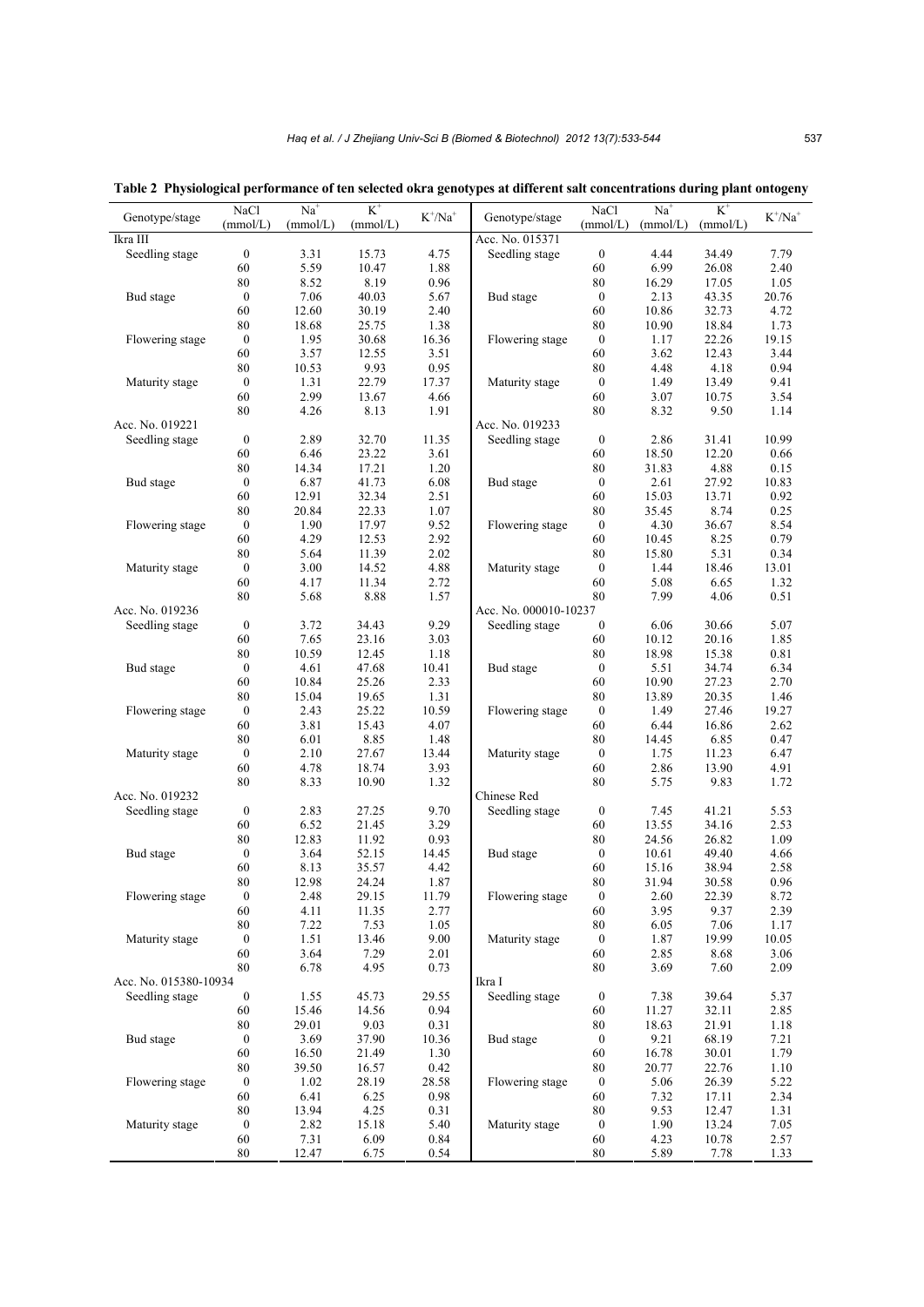| Parameter                  | NaCl             |              |                    | Correlation coefficient |              |                  |                       |  |  |  |  |
|----------------------------|------------------|--------------|--------------------|-------------------------|--------------|------------------|-----------------------|--|--|--|--|
|                            | (mmol/L)         | <b>GP</b>    | RL                 | <b>SL</b>               | $Na+$        | $\overline{K}^+$ | $K^*/\overline{Na^+}$ |  |  |  |  |
| <b>GP</b>                  | $\boldsymbol{0}$ | $\mathbf{1}$ | 0.160              | $0.327*$                | $0.327*$     | $-0.067$         | $-0.486^{**}$         |  |  |  |  |
|                            | 40               | $\mathbf{1}$ | $0.641^{\ast\ast}$ | $0.688***$              | $-0.756$ **  | $0.643**$        | $0.704**$             |  |  |  |  |
|                            | 60               | $\,1$        | $0.788^{**}$       | $0.875***$              | $-0.829**$   | $0.736***$       | $0.820***$            |  |  |  |  |
|                            | 80               | $\,1$        | $0.793**$          | $0.845***$              | $-0.843**$   | $0.739**$        | $0.836**$             |  |  |  |  |
|                            | 100              | $\mathbf{1}$ | $0.924***$         | $0.932**$               | $0.453***$   | $0.885***$       | $0.918***$            |  |  |  |  |
|                            | 120              | $\,1$        | $0.941**$          | $0.930**$               | $0.676***$   | $0.907**$        | $0.926***$            |  |  |  |  |
|                            | Mean             | $\,1$        | $0.792**$          | $0.857***$              | $-0.312$     | $0.714***$       | $-0.647**$            |  |  |  |  |
| $\mathbf{RL}$              | $\boldsymbol{0}$ |              | $\,1$              | $-0.210$                | 0.268        | 0.234            | $-0.023$              |  |  |  |  |
|                            | 40               |              | $\mathbf{1}$       | $0.560**$               | $-0.742$ **  | $0.727**$        | $0.808***$            |  |  |  |  |
|                            | 60               |              | $\,1$              | $0.776***$              | $-0.725***$  | $0.803***$       | $0.798***$            |  |  |  |  |
|                            | 80               |              | $\mathbf{1}$       | $0.857**$               | $-0.738***$  | $0.818***$       | $0.814***$            |  |  |  |  |
|                            | 100              |              | $\mathbf{1}$       | $0.937**$               | $0.418***$   | $0.906***$       | $0.926***$            |  |  |  |  |
|                            | 120              |              | $\mathbf{1}$       | $0.950**$               | $0.725***$   | $0.951**$        | $0.950**$             |  |  |  |  |
|                            | Mean             |              | $\mathbf{1}$       | $0.792**$               | $-0.106$     | $0.825***$       | $-0.410$ **           |  |  |  |  |
| SL                         | $\boldsymbol{0}$ |              |                    | $\mathbf{1}$            | $-0.201$     | $-0.089$         | 0.063                 |  |  |  |  |
|                            | 40               |              |                    | $\,1$                   | $-0.766$ **  | $0.646**$        | $0.741***$            |  |  |  |  |
|                            | 60               |              |                    | $\mathbf{1}$            | $-0.866$ **  | $0.786**$        | $0.842**$             |  |  |  |  |
|                            | 80               |              |                    | $\mathbf{1}$            | $-0.807**$   | $0.790**$        | $0.827***$            |  |  |  |  |
|                            | 100              |              |                    | $\,1$                   | $0.558***$   | $0.933**$        | $0.923***$            |  |  |  |  |
|                            | 120              |              |                    | $\,1$                   | $0.798***$   | $0.955***$       | $0.958***$            |  |  |  |  |
|                            | Mean             |              |                    | $\mathbf{1}$            | $-0.189$     | $0.792**$        | $-0.564$ **           |  |  |  |  |
| $Na+$                      | $\boldsymbol{0}$ |              |                    |                         | $\,1$        | 0.067            | $-0.642$ **           |  |  |  |  |
|                            | 40               |              |                    |                         | $\,1$        | $-0.751$ **      | $-0.894$ **           |  |  |  |  |
|                            | 60               |              |                    |                         | $\,1$        | $-0.720$ **      | $-0.895***$           |  |  |  |  |
|                            | 80               |              |                    |                         | $\,1$        | $-0.765***$      | $-0.872$ **           |  |  |  |  |
|                            | 100              |              |                    |                         | $\mathbf{1}$ | $0.614**$        | $0.318*$              |  |  |  |  |
|                            | 120              |              |                    |                         | $\,1$        | $0.801***$       | $0.677**$             |  |  |  |  |
|                            | Mean             |              |                    |                         | $\mathbf{1}$ | 0.153            | 0.312                 |  |  |  |  |
| $K^{\scriptscriptstyle +}$ | $\boldsymbol{0}$ |              |                    |                         |              | $\mathbf{1}$     | 0.254                 |  |  |  |  |
|                            | 40               |              |                    |                         |              | $\,1$            | $0.897**$             |  |  |  |  |
|                            | 60               |              |                    |                         |              | $\mathbf{1}$     | $0.867**$             |  |  |  |  |
|                            | 80               |              |                    |                         |              | $\mathbf{1}$     | $0.856***$            |  |  |  |  |
|                            | 100              |              |                    |                         |              | $\mathbf{1}$     | $0.919***$            |  |  |  |  |
|                            | 120              |              |                    |                         |              | 1                | $0.967**$             |  |  |  |  |
|                            | Mean             |              |                    |                         |              |                  | $-0.414$ **           |  |  |  |  |

**Table 3 Correlation coefficients for different seedling traits**

GP: germination percentage; RL: root length; SL: shoot length. '−' shows negative correlation. \* Significant correlation (*P*<0.05); \*\* Highly significant correlation (*P*<0.01)

no consistent relationships between root and shoot length in saline or non-saline conditions. The genotypes, five NaCl concentrations and their interactions were significantly different (*P*≤0.01) from each other for germination percentage and root and shoot length (Table 4). Thus, the different genotypes responded differently under increasing NaCl concentrations. The depressed growth of genotypes may be ascribed to the toxic effect of NaCl and low water potential in the rooting medium (Ayers, 1953).

Leaf Na<sup>+</sup> ion uptake increased with an increase in external NaCl concentrations in all genotypes, but the difference among the genotypes was not significant ( $P > 0.05$ ) for Na<sup>+</sup> accumulation (Table 4). The interaction between the genotypes and NaCl concentrations was significant, indicating that the genotypes responded differently to increasing NaCl concentrations. A minimum  $Na<sup>+</sup>$  accumulation was observed in Acc. No. 000010-10237 (47.44 mmol/L) and a maximum in Acc. No. 015382 (231.81 mmol/L). On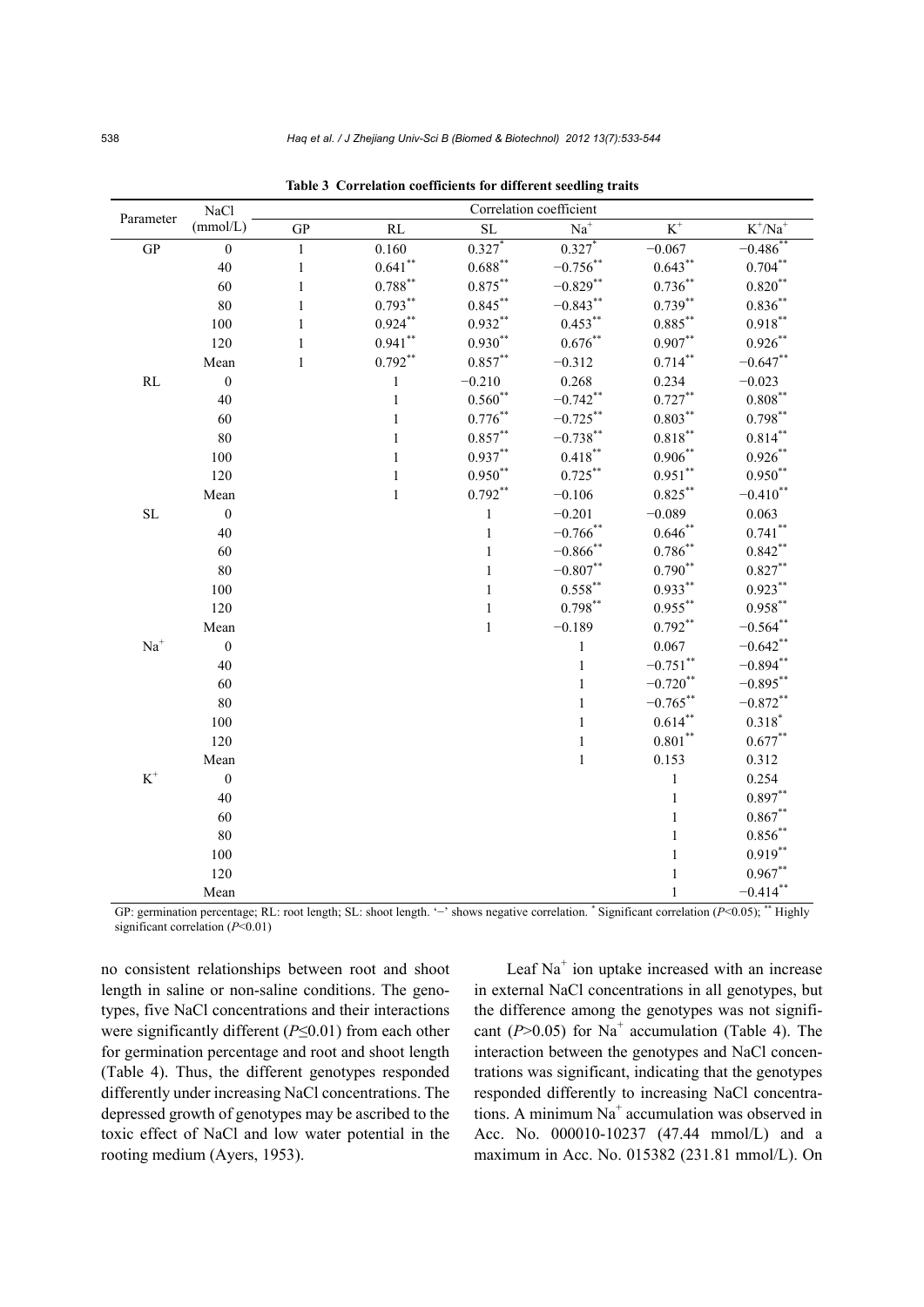the basis of relative accumulation of  $Na<sup>+</sup>$ , Acc. No. 000010-10237, 019232, and 019231 were classified as tolerant genotypes. The  $K^+$  concentration was observed to be inversely proportional to the increase in external NaCl concentration. The interaction between the genotypes and NaCl concentrations was significant  $(P \le 0.01)$  (Table 4), indicating that the accumulation of  $K^+$  affects genotypes variably in the increasing NaCl concentrations. Acc. No. 019236, Ikra III, and Acc. No. 019232 maintained relatively maximum  $K^+$  in descending order. The values for  $K^+$ accumulation ranged from 10.40 to 85.95 mmol/L; Acc. No. 015382 accumulated minimum  $K^+$ . Under salt stress, plants maintain high concentrations of  $K^+$ and low concentrations of  $Na<sup>+</sup>$  in the cytosol. Plants regulate the expressions and activities of  $K^+$  and  $Na^+$ transporters and  $H^+$  pumps that generate the driving force for ion transport (Zhu, 2003). A greater degree of salt tolerance in plants was found to be associated with a more efficient system for selective uptake of  $K^+$  over Na<sup>+</sup> (Neill *et al.*, 2002). The selective uptake of  $K^+$  in contrast to Na<sup>+</sup> is considered to be one of the most important physiological mechanisms contributing to salt tolerance in many plant species (Poustini and Siosemardeh, 2004).

An increase in external NaCl concentration significantly affected the leaf  $K^+/Na^+$  uptake ratio within all genotypes, but the difference among the genotypes and replicates was not significant (*P*>0.05) (Table 4). The interaction between the five genotypes and NaCl concentrations differed significantly (*P*≤0.01) from each other. Increasing salinity adversely affected  $K^+$ /Na<sup>+</sup> ratio to a different extent in different genotypes. The  $K^{+}/Na^{+}$  uptake ratio varied from 0.05 to 46.07, indicating an inverse proportion with increasing NaCl concentration. On the basis of  $K^+/Na^+$  ratio, Ikra III, Acc. No. 015371, and Acc. No. 000010- 10237were ranked as 1, 2, and 3, respectively (Table 1).

Correlation coefficients among the traits indicated that germination percentage has significant positive correlation with root length, shoot length,  $K^+$ concentration, and  $K^+/Na^+$  at all concentrations while it has a negative correlation with  $Na<sup>+</sup>$  concentration at 40, 60, and 80 mmol/L and positive correlation at 100 and 120 mmol/L. A similar correlation was observed for root and shoot length.  $Na<sup>+</sup>$  accumulation showed a significant negative correlation with  $K^+$  concentration and  $K^+/Na^+$  at all NaCl concentrations except at 100 and 120 mmol/L. A significant positive correlation was also found for  $K^+$  concentration and  $K^+ / Na^+$ (Table 3).

A Euclidian distance-based phenogram assigned 39 okra genotypes into two main clusters. All the salt-tolerant genotypes clustered separately from the more susceptible genotypes. Each cluster showed particular morphological characteristics (Fig. 1 and Table 5).

Based on the overall pooled ranking of the genotypes for salinity tolerance at the seedling stage, Acc. No. 019232, Acc. No. 000010-10237, Chinese Red, Ikra III, and Acc. No. 015371 were selected as the most tolerant. Ikra I, Acc. No. 019236, and Acc. No. 019221 were selected as relatively tolerant, and the two genotypes Acc. No. 015380-10934 and Acc. No. 019233 as non-tolerant (Table 2).

## **3.2 Performance of okra genotypes under saline conditions during plant ontogeny**

Salinity affects plant growth during all developmental stages. Therefore the crop responses to salinity may vary during the plant ontogeny (Maas and Hoffman, 1977; Shannon, 1985; Azhar and McNeilly, 1989; Maas and Poss, 1989). For the selection of salt-tolerant breeding plants, information about the degree of salt tolerance at all plant growth stages in a crop species is important. Without this

**Table 4 Mean squares for different physiological and morphological traits of 39 okra genotypes** 

| Source of variation      |      | Mean square for physio-morphological traits |               |                |                        |                           |                      |  |  |  |
|--------------------------|------|---------------------------------------------|---------------|----------------|------------------------|---------------------------|----------------------|--|--|--|
|                          | df   | GP                                          | RL            | SL             | Na <sup>-</sup>        |                           | $K^+/Na^+$           |  |  |  |
| Genotypes $(G)$          | 38   | 14508.436**                                 | $87.023***$   | $145417***$    | 4767.340 <sup>NS</sup> | 2058.786**                | 40.192 <sup>NS</sup> |  |  |  |
| NaCl concentration $(c)$ |      | 188320.735**                                | $1302.305$ ** | $10132.259$ ** | $167423.024$ **        | $40750.180$ <sup>**</sup> | 3840.209**           |  |  |  |
| Replications             |      | 890.363**                                   | $0.162^{NS}$  | $0.416^{NS}$   | 22.544**               | $25.075$ **               | $0.272^{NS}$         |  |  |  |
| $G \times c$             | 190  | 892.907**                                   | 3.807**       | $20.749$ **    | 5581.485**             | $165.076^{**}$            | 48.983**             |  |  |  |
| Within+residual          | 1870 | 18.232                                      | 0.167         | 0.676          | 1.815                  | 0.915                     | 0.466                |  |  |  |

*df*: degree of freedom; GP: percentage of germination percentage; RL: root length; SL: shoot length. \* Significant at *P*≤0.05; \*\* Significant at *P*≤0.01;<sup>NS</sup> Non-significant (*P*>0.05)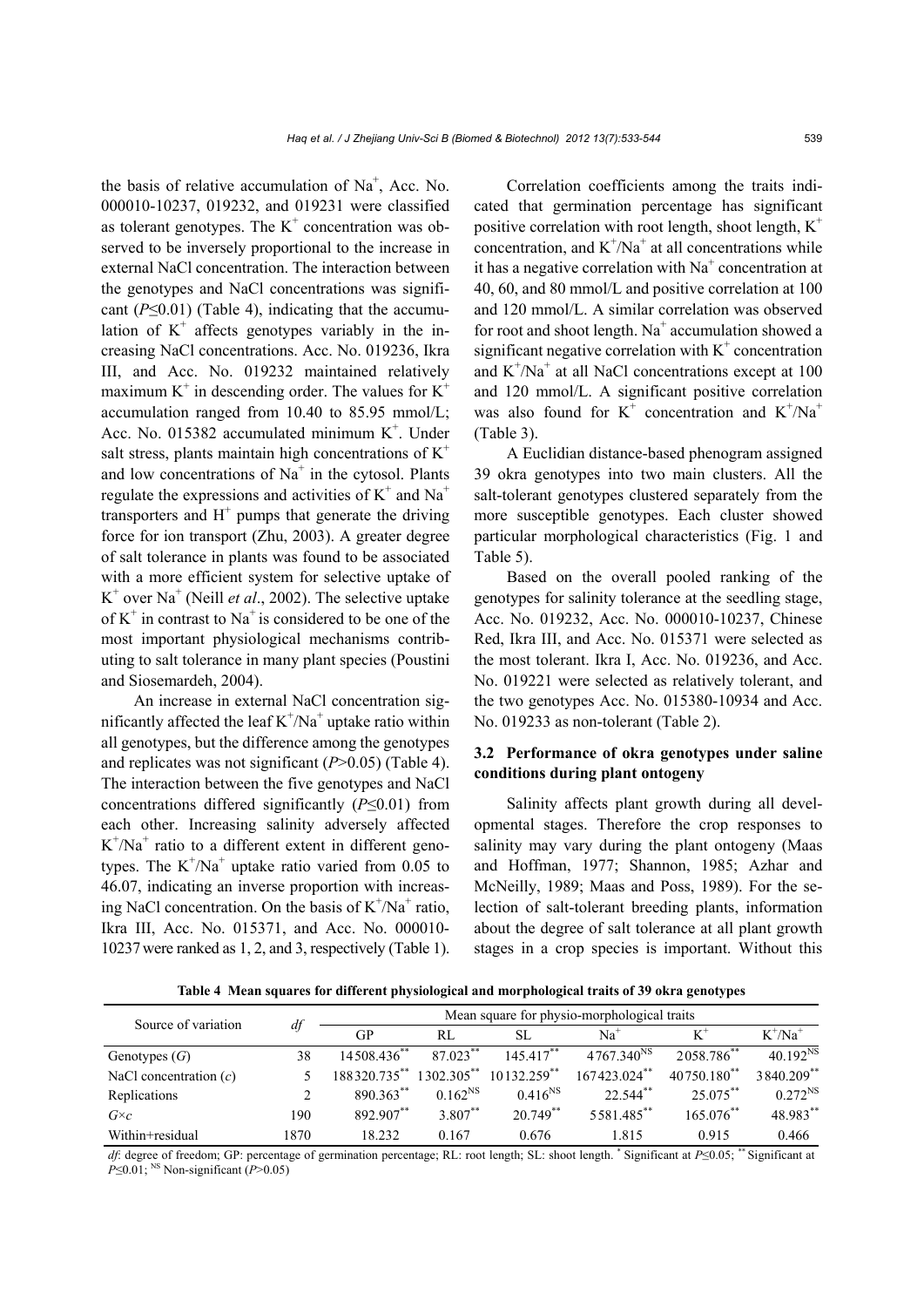|       |        |         | GV                       |         | <b>PV</b>         |         | GCV               |         | <b>PCV</b>        | H       |                          |
|-------|--------|---------|--------------------------|---------|-------------------|---------|-------------------|---------|-------------------|---------|--------------------------|
| Trait | Season | Control | 80 mmol/L<br><b>NaCl</b> | Control | 80 mmol/L<br>NaCl | Control | 80 mmol/L<br>NaCl | Control | 80 mmol/L<br>NaCl | Control | 80 mmol/L<br><b>NaCl</b> |
| PH    | Spring | 123.47  | 69.10                    | 123.53  | 69.21             | 23.88   | 31.96             | 23.88   | 31.99             | 0.99    | 0.99                     |
|       | Summer | 205.30  | 195.04                   | 214.67  | 195.81            | 15.11   | 29.78             | 15.45   | 29.84             | 0.95    | 0.99                     |
| NB    | Spring | 0.69    | 0.41                     | 0.73    | 0.43              | 22.12   | 36.72             | 22.75   | 37.64             | 0.94    | 0.95                     |
|       | Summer | 0.42    | 0.19                     | 0.54    | 0.21              | 17.32   | 31.29             | 19.60   | 32.89             | 0.78    | 0.90                     |
| DF    | Spring | 16.40   | 9.63                     | 16.84   | 9.77              | 7.92    | 4.97              | 8.02    | 5.00              | 0.97    | 0.98                     |
|       | Summer | 41.82   | 49.50                    | 43.85   | 50.68             | 14.56   | 11.50             | 14.91   | 11.64             | 0.95    | 0.97                     |
| P/P1  | Spring | 9.87    | 3.95                     | 10.12   | 3.98              | 21.92   | 37.92             | 22.20   | 38.06             | 0.97    | 0.99                     |
|       | Summer | 8.52    | 11.49                    | 8.95    | 12.10             | 14.07   | 32.80             | 14.42   | 33.66             | 0.95    | 0.94                     |
| PW    | Spring | 0.39    | 1.16                     | 0.46    | 1.26              | 8.12    | 22.60             | 8.83    | 23.54             | 0.84    | 0.92                     |
|       | Summer | 1.25    | 1.01                     | 1.46    | 1.15              | 20.11   | 33.15             | 21.69   | 35.38             | 0.86    | 0.87                     |
| PL    | Spring | 0.43    | 1.58                     | 0.51    | 1.61              | 6.99    | 26.26             | 7.57    | 26.45             | 0.85    | 0.98                     |
|       | Summer | 0.27    | 0.54                     | 0.66    | 0.68              | 6.67    | 14.30             | 10.40   | 16.05             | 0.41    | 0.79                     |
| PG    | Spring | 0.005   | 0.01                     | 0.012   | 0.01              | 5.37    | 10.00             | 8.30    | 10.29             | 0.41    | 0.94                     |
|       | Summer | 0.006   | 0.0019                   | 0.0092  | 0.017             | 6.55    | 3.82              | 7.60    | 11.53             | 0.74    | 0.10                     |
| Y     | Spring | 522.39  | 164.16                   | 523.04  | 165.32            | 21.40   | 49.82             | 21.41   | 50.00             | 0.99    | 0.99                     |
|       | Summer | 393.84  | 44.81                    | 395.21  | 181.05            | 18.31   | 21.10             | 18.34   | 42.41             | 0.99    | 0.24                     |

**Table 5 Heredity estimates for different morphological traits at maturity during spring and summer under control and saline conditions**

GV: genotypic variance; PV: phenotypic variance; GCV: genotypic coefficient of variance; PCV: phenotypic coefficient of variance; H: heterosis; PH: plant height; NB: number of branches; DF: days to 50% flowering; P/Pl: pods per plant; PW: pod width; PL: pod length; PG: pod girth; Y: pod yield



**Fig. 1 Phenogram showing variability based on response to salinity, Euclidean distances, and unweighted pair group method with arithmetic mean (UPGMA) clustering**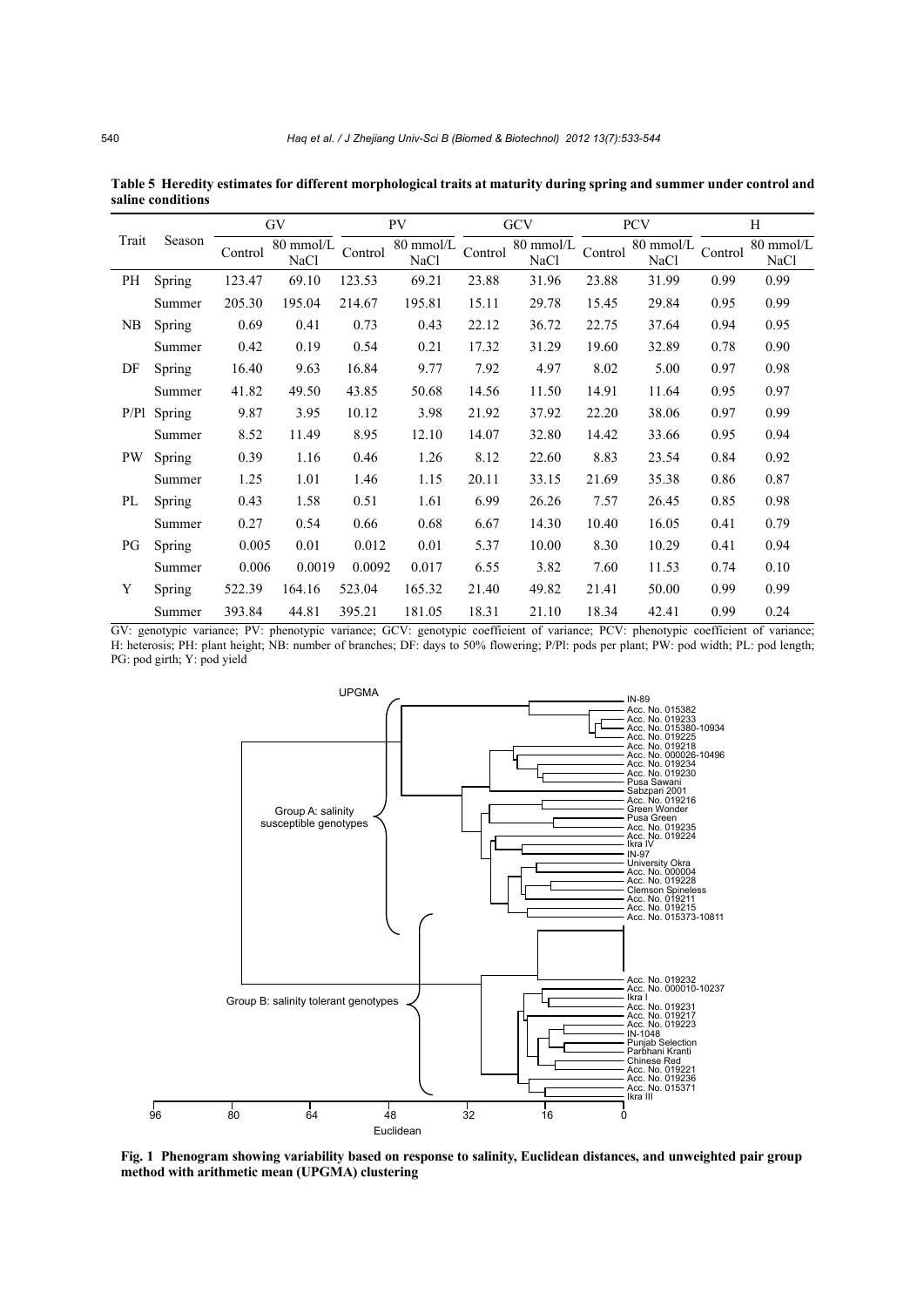information, selection at a particular stage may produce individuals that exhibit less tolerance to salinity at the next growth stage. Response to salinity is thought to be controlled by a number of genes that may be stage-specific (Foolad and Jones, 1991).

The genotypes in this study responded differently in salt concentrations at different growth stages for the accumulation of Na<sup>+</sup> and K<sup>+</sup> and K<sup>+</sup>/Na<sup>+</sup> ratio in leaves. The concentration of Na<sup>+</sup> was increased while the  $K^+$  accumulation and  $K^+/Na^+$  ratio decreased in all the genotypes with increased salinity at all growth stages. However, in the non-tolerant genotypes, Acc. Nos. 019233 and 015380-10934, the Na<sup>+</sup> concentration was greater than that in the tolerant genotypes at all the growth stages under stress. The tolerant genotypes accumulated low  $Na<sup>+</sup>$  and maintained higher  $K^+$  and  $K^+/Na^+$  ratio in their leaves. Maximum  $Na<sup>+</sup>$  accumulation was observed at the bud stage in all genotypes at all salt concentrations (Table 2). The increased uptake may be due to increased diffusion through damaged membranes and restricted outward active exclusion of  $Na^+$ . This suggests that the okra genotypes used a partial exclusion mechanism for tolerating the toxic ions present in the growth medium (Maas and Nieman, 1978; Greenway and Munns, 1980; Salisbury and Ross, 1992; Shaaban *et al*., 2004; Ahmadi *et al*., 2009). It was observed that the accumulation of  $Na<sup>+</sup>$  in the cell sap was lower in magnitude than the accumulation by the same genotypes in the screening experiment in sand culture.

The high  $K^+$  concentration at higher salinity level is a good criterion for selecting salt-tolerant genotypes (Flowers *et al*., 1977). Maintenance of higher  $K^{+}/Na^{+}$  ratio in salt-tolerant genotypes may be one of the reasons for their superior growth under saline conditions (Ashraf and Ahmad, 2000). High levels of  $K^+$  in young leaves are associated with salt tolerance in many plant species (Gorham, 1993; Storey *et al*., 1993; Khatun and Flowers, 1995). Maintenance of higher  $K^{+}/Na^{+}$  ratio in salt-tolerant lines may be attributed to  $K^{+}/Na^{+}$  exchange across the plasmalemma of root cortex cells and selective uptake of K+ (Jeschke and Wolf, 1988; Dashti *et al*., 2009). The sensitive genotypes had  $K^{+}/Na^{+}$  ratio less than 1 at higher salinity levels, and the tolerant had  $K^{+}/Na^{+}$ ratio more than 1, showing their tolerance at different stages of growth consistently.

Plant height and a number of branch lengths were reduced in the okra genotypes with increased NaCl concentration in growth medium. However, the reduction level was low in the tolerant genotypes (Acc. No. 019232, Acc. No. 000010-10237, and Chinese Red) and more in the two sensitive genotypes (Acc. No. 019233 and Ikra I) in both summer and spring plantings (Table 5). Due to delayed germination, delayed flowering was observed in non-tolerant okra genotypes under saline conditions. The tolerant genotypes started flowering earlier than the sensitive genotypes. Salinity at lower levels is known to delay germination, and at high levels can even reduce germination percentages (Kuhad and Sheoran, 1987; Jamil and Rha, 2004). The number of pods per plant, pod weight, pod length, and pod girth were significantly reduced by salinity but there was consistency in the tolerance level of the selected genotypes (Table 5). The effects of salinity and genotypic differences were most apparent for the marketable yield of okra genotypes. There was a significant decrease in tender green pod yield of non-tolerant genotypes, but the tolerant genotypes had relatively less reduction in pod yield (Table 5). The heritability estimates indicated a high degree of inheritance for all the morphological traits especially during spring (Table 5); moreover, correlation estimates indicated that fresh green pod yield had significant positive correlation with plant height, pods per plant, pod length, pod width, and pod girth at 80 mmol/L NaCl during both spring and summer (Table 6). These results suggest that for the improvement of yield-related traits, selections would be more effective at 80 mmol/L NaCl during spring.

The assessments of the tolerant and non-tolerant genotypes for physiological parameters at four growth stages and eight morphological traits at maturity suggest that there was consistency in the salinity tolerance of the selected genotypes until maturity. The salt-tolerant plants could be selected at any stage, if they have a consistent pattern of salt tolerance at all growth stages. However, it becomes more difficult for otherwise situation in which the selection is made only at some particular growth stage (Blum, 1985). The selected okra genotypes in this study showed consistency in their tolerance, but no single accession/genotype was found to be consistently superior across the four growth stages. However, the tolerant and non-tolerant genotypes at seedling stage did not change their status during the ontogeny of the whole plant, suggesting that the screening at seedling stage would provide a suitable basis for initial selection of a large number of germplasm entries or breeding populations for salt tolerance.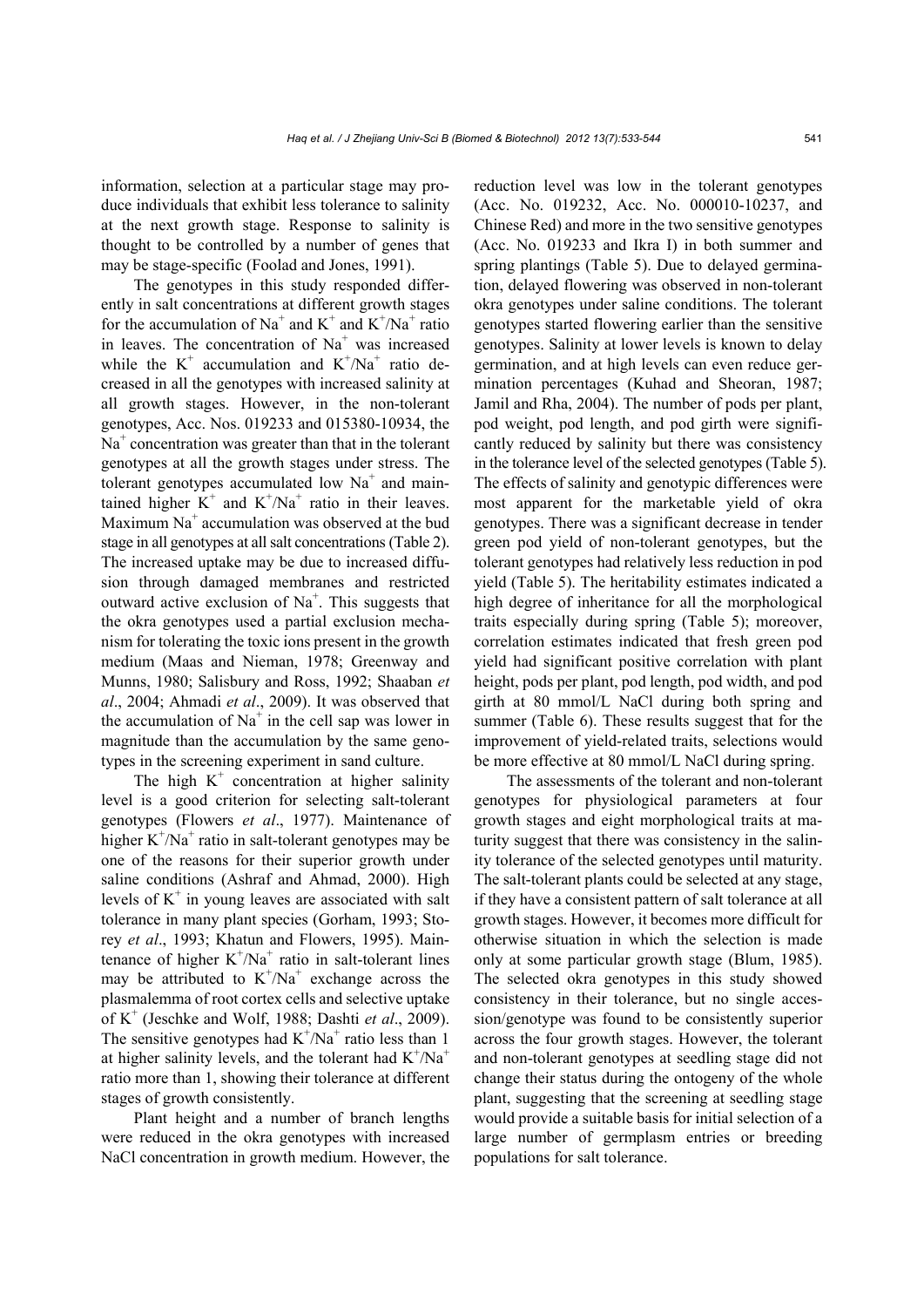| Trait                  | Season | NaCl             | Correlation coefficient |              |                       |                       |              |              |                       |                       |  |  |  |
|------------------------|--------|------------------|-------------------------|--------------|-----------------------|-----------------------|--------------|--------------|-----------------------|-----------------------|--|--|--|
|                        |        | (mmol/L)         | $\rm PH$                | ${\rm NB}$   | $\rm DF$              | P/P1                  | PW           | $\rm PL$     | PG                    | $\mathbf Y$           |  |  |  |
| $\mathbf{PH}$          | Spring | $\mathbf{0}$     | $\mathbf{1}$            | $-0.240$     | $-0.601$              | $-0.264$              | 0.562        | $-0.132$     | 0.136                 | $-0.062$              |  |  |  |
|                        |        | 60               | $\,1\,$                 | 0.278        | $-0.743**$            | $-0.043$              | $0.891***$   | 0.447        | 0.220                 | 0.484                 |  |  |  |
|                        |        | $80\,$           | $\,1\,$                 | $0.616*$     | $-0.695$ <sup>*</sup> | 0.480                 | $0.883***$   | $0.823***$   | $0.761$ **            | $0.662$ <sup>*</sup>  |  |  |  |
|                        | Summer | $\boldsymbol{0}$ | $\mathbf{1}$            | $-0.009$     | 0.505                 | $-0.377$              | 0.079        | 0.263        | 0.449                 | $-0.228$              |  |  |  |
|                        |        | 60               | $\,1\,$                 | 0.288        | $-0.632$ *            | 0.375                 | 0.521        | $0.773**$    | $0.833***$            | $0.649*$              |  |  |  |
|                        |        | 80               | $\,1\,$                 | 0.414        | $-0.394$              | 0.457                 | 0.511        | $0.899**$    | $0.921$ **            | $0.630*$              |  |  |  |
| ${\rm NB}$             | Spring | $\boldsymbol{0}$ |                         | $\,1\,$      | $-0.219$              | 0.284                 | $-0.458$     | 0.088        | 0.238                 | 0.104                 |  |  |  |
|                        |        | 60               |                         | $\mathbf{1}$ | $-0.360$              | 0.252                 | 0.330        | $0.669*$     | $0.785***$            | 0.369                 |  |  |  |
|                        |        | $80\,$           |                         | $\mathbf{1}$ | $-0.284$              | 0.481                 | 0.571        | 0.525        | $0.733*$              | 0.478                 |  |  |  |
|                        | Summer | $\boldsymbol{0}$ |                         | $\,1\,$      | 0.220                 | $0.724$ <sup>*</sup>  | $-0.230$     | 0.554        | 0.496                 | 0.261                 |  |  |  |
|                        |        | 60               |                         | $\,1\,$      | $-0.322$              | $0.769**$             | $-0.156$     | 0.289        | 0.034                 | 0.236                 |  |  |  |
|                        |        | $80\,$           |                         | $\mathbf{1}$ | $-0.309$              | $0.774**$             | $-0.045$     | 0.578        | 0.403                 | 0.468                 |  |  |  |
| DF                     | Spring | $\boldsymbol{0}$ |                         |              | $\mathbf{1}$          | 0.097                 | $-0.370$     | $-0.049$     | $-0.093$              | $-0.034$              |  |  |  |
|                        |        | 60               |                         |              | $\mathbf{1}$          | 0.447                 | $-0.526$     | $-0.224$     | $-0.085$              | 0.012                 |  |  |  |
|                        |        | $80\,$           |                         |              | $\,1$                 | $-0.184$              | $-0.704*$    | $-0.823**$   | $-0.605*$             | $-0.377$              |  |  |  |
|                        | Summer | $\boldsymbol{0}$ |                         |              | $\mathbf{1}$          | $-0.145$              | 0.021        | $-0.089$     | 0.134                 | $-0.059$              |  |  |  |
|                        |        | 60               |                         |              | $\mathbf{1}$          | $-0.412$              | $-0.432$     | $-0.323$     | $-0.411$              | $-0.551$              |  |  |  |
|                        |        | $80\,$           |                         |              | $\,1\,$               | $-0.673$ <sup>*</sup> | $-0.428$     | $-0.547$     | $-0.682$ <sup>*</sup> | $-0.728$ <sup>*</sup> |  |  |  |
| P/P1                   | Spring | $\boldsymbol{0}$ |                         |              |                       | $\,1$                 | $-0.284$     | $-0.104$     | $-0.397$              | $0.932**$             |  |  |  |
|                        |        | 60               |                         |              |                       | $\mathbf{1}$          | 0.195        | 0.501        | 0.507                 | $0.823***$            |  |  |  |
|                        |        | $80\,$           |                         |              |                       | $\,1$                 | $0.663*$     | 0.219        | $0.723*$              | $0.947**$             |  |  |  |
|                        | Summer | $\boldsymbol{0}$ |                         |              |                       | $\,1$                 | $-0.581$     | 0.567        | 0.174                 | 0.097                 |  |  |  |
|                        |        | 60               |                         |              |                       | $\mathbf{1}$          | $-0.147$     | 0.307        | 0.049                 | 0.388                 |  |  |  |
|                        |        | $80\,$           |                         |              |                       | $\,1$                 | 0.047        | $0.665*$     | 0.566                 | $0.716*$              |  |  |  |
| PW                     | Spring | $\boldsymbol{0}$ |                         |              |                       |                       | $\mathbf{1}$ | 0.089        | $-0.357$              | 0.079                 |  |  |  |
|                        |        | 60               |                         |              |                       |                       | $\,1$        | $0.613*$     | 0.449                 | $0.714*$              |  |  |  |
|                        |        | $80\,$           |                         |              |                       |                       | $\mathbf{1}$ | $0.850**$    | $0.841$ **            | $0.843***$            |  |  |  |
|                        | Summer | $\boldsymbol{0}$ |                         |              |                       |                       | $\mathbf{1}$ | $-0.325$     | 0.385                 | $0.747**$             |  |  |  |
|                        |        | 60               |                         |              |                       |                       | $\mathbf{1}$ | 0.289        | $0.841$ **            | $0.838***$            |  |  |  |
|                        |        | $80\,$           |                         |              |                       |                       | $\mathbf{1}$ | 0.383        | $0.614*$              | $0.712*$              |  |  |  |
| $\mathbf{P}\mathbf{L}$ | Spring | $\boldsymbol{0}$ |                         |              |                       |                       |              | $\mathbf{1}$ | 0.283                 | $-0.042$              |  |  |  |
|                        |        | 60               |                         |              |                       |                       |              | $\mathbf{1}$ | $0.915***$            | 0.714                 |  |  |  |
|                        |        | $80\,$           |                         |              |                       |                       |              | $\mathbf{1}$ | $0.654*$              | 0.469                 |  |  |  |
|                        | Summer | $\boldsymbol{0}$ |                         |              |                       |                       |              | 1            | $0.639*$              | 0.026                 |  |  |  |
|                        |        | 60               |                         |              |                       |                       |              | 1            | $0.606*$              | 0.394                 |  |  |  |
|                        |        | 80               |                         |              |                       |                       |              | $\mathbf{1}$ | $0.891**$             | $0.665*$              |  |  |  |
| $\mathbf{P}\mathbf{G}$ | Spring | $\boldsymbol{0}$ |                         |              |                       |                       |              |              | $\,1$                 | $-0.529$              |  |  |  |
|                        |        | 60               |                         |              |                       |                       |              |              | $\mathbf{1}$          | $0.615*$              |  |  |  |
|                        |        | 80               |                         |              |                       |                       |              |              | $\mathbf{1}$          | $0.755$ **            |  |  |  |
|                        | Summer | $\boldsymbol{0}$ |                         |              |                       |                       |              |              | $\,1$                 | 0.556                 |  |  |  |
|                        |        | 60               |                         |              |                       |                       |              |              | $\mathbf{1}$          | $0.773**$             |  |  |  |
|                        |        | $80\,$           |                         |              |                       |                       |              |              | $\mathbf{1}$          | $0.766$ **            |  |  |  |

**Table 6 Correlation coefficients for different morphological traits at maturity during spring and summer** 

PH: plant height; NB: number of branches; DF: days to 50% flowering; P/Pl: pods per plant; PW: pod width; PL: pod length; PG: pod girth; Y: pod yield. '−' sign shows negative correlation. \* Significant correlation (*P*<0.05); \*\* Highly significant correlation (*P*<0.01)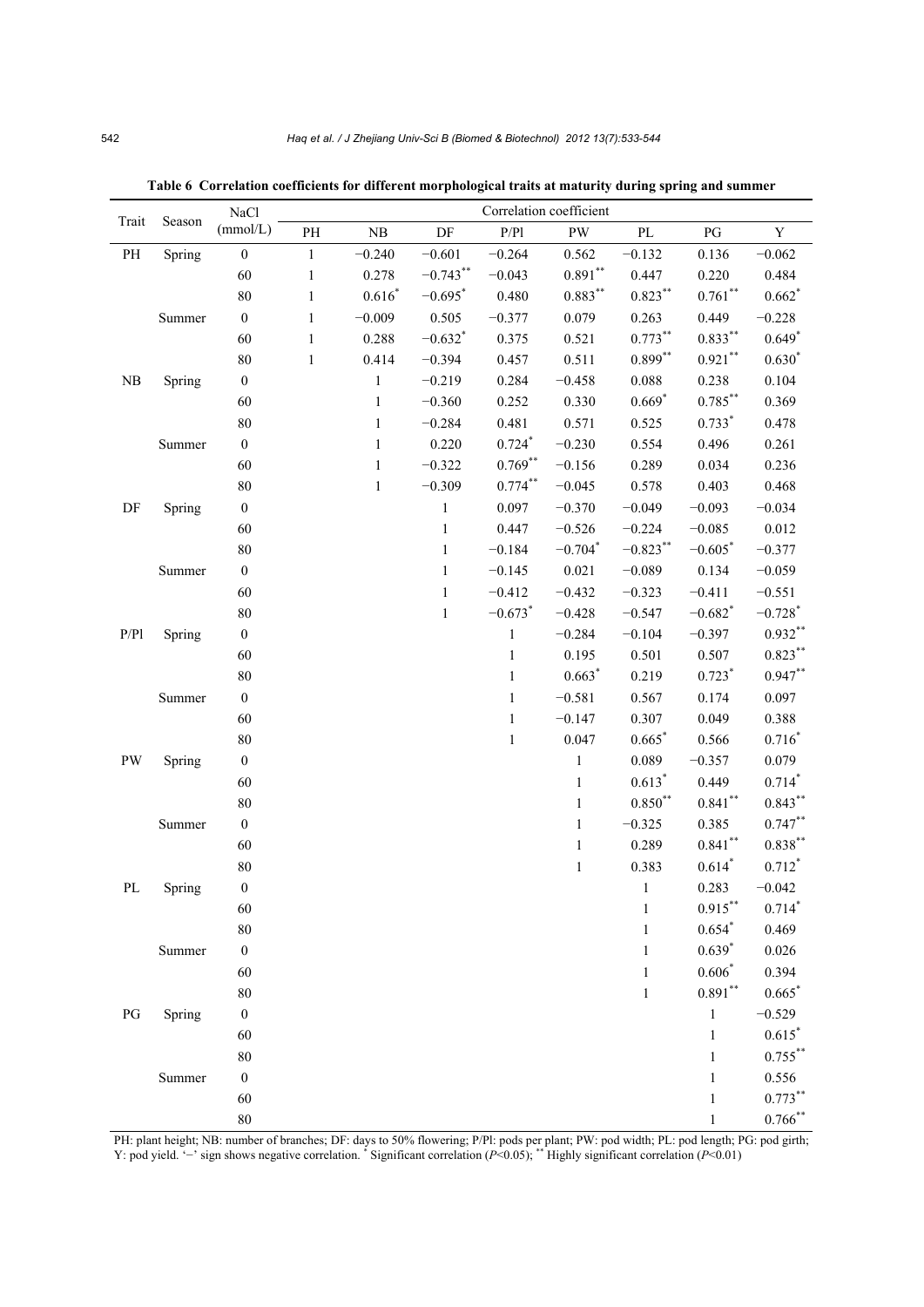#### **References**

- Adeniji, O.T., Peter, J.M., 2005. Stepwise Regression Analysis of Pod and Seed Yield Characters in Segregating F2 Population of West African Okra (*Abelmoschus caillei*). Proc. 30th Ann. Conf. Gen. Soc., Nig., p.250-258.
- Ahmadi, A., Emam, Y., Pessarakli, M., 2009. Response of various cultivars of wheat and maize to salinity stress. *J. Food Agric. Environ.*, **7**(1):123-128.
- Akbar, M., Yabuno, T., 1974. Breeding for saline resistant varieties of rice. I. Comparative performance of some rice varieties to salinity during early development stages. *Jpn. J. Breed*, **24**:176-181.
- Anonymous, 2008. Fruits, Vegetable and Condiments Statistics 2006-07. MINFAL, Islamabad, Pakistan.
- Ashraf, M., Fatima, H., 1994. Intraspecific variation for salt tolerance in linseed (*Linum usitatissimum* L.). *J. Agron. Crop Sci.*, **173**(3-4):193-203. [doi:10.1111/j.1439-037X. 1994.tb00554.x]
- Ashraf, M., Ahmad, S., 2000. Influence of sodium chloride on ion accumulation, yield components and fibre characteristics in salt-tolerant and salt-sensitive lines of cotton (*Gossypium hirsutum* L.). *Field Crops Res.*, **66**(2):115-127. [doi:10.1016/S0378-4290(00)00064-2]
- Ashraf, M., Arfan, M., Ahmad, A., 2003. Salt tolerance in okra: ion relations and gas exchange characteristics. *J. Plant Nutr.*, **26**(1):63-79. [doi:10.1081/PLN-120016497]
- Ayers, A.D., 1953. Germination and emergence of several varieties of barley in salinized soil cultures. *Agron. J*., **45**(2): 68-71. [doi:10.2134/agronj1953.00021962004500020008x]
- Azhar, F.M., McNeilly, T., 1989. The response of four sorghum accessions/cultivars to salinity during whole plant development. *J. Agron. Crop Sci*., **163**(1):33-43. [doi:10. 1111/j.1439-037X.1989.tb00734.x]
- Blum, A., 1985. Breeding crop varieties for stress environments. *Crit. Rev. Plant Sci*., **2**(3):199-238. [doi:10.1080/ 07352688509382196]
- Colmer, T.D., Munns, R., Flowers, T.J., 2005. Improving salt tolerance of wheat and barley: future prospects. *Aust. J. Exp. Agric.*, **45**(11):1425-1443. [doi:10.1071/EA04162]
- Cramer, G.R., 2003. Differential effects of salinity on leaf elongation kinetics of three grass species. *Plant Soil*, **253**(1):233-244. [doi:10.1023/A:1024527401033]
- Dashti, A., Khan, A.A., Collins, J.C., 2009. Effects of salinity on growth, ionic relations and solute content of *Sorghum bicolor* (L.) Monench. *J. Plant Nutr*., **32**(7):1219-1236. [doi:10.1080/01904160902945333]
- Flowers, T.J., Yeo, A.R., 1995. Breeding for salinity resistance in crop plants: where next. *Aust. J. Plant Physiol*., **22**(6): 875-884. [doi:10.1071/PP9950875]
- Flowers, T.J., Troke, P.F., Yeo, A.R., 1977. The mechanism of salt tolerance in halophytes. *Annu. Rev. Plant Physiol*., **28**(1):89-121. [doi:10.1146/annurev.pp.28.060177.000513]
- Foolad, M.R., Jones, R.A., 1991. Genetic analysis of salt tolerance during germination in *Lycopersicon*. *Theor. Appl. Genet.*, **81**:321-326.
- Gorham, J., 1993. Genetics and Physiology of Enhanced K/Na Discrimination. *In*: Randall, P.J., Delhaize, E., Richards,

R.A., Munns, R. (Eds.), Genetic Aspects of Plant Mineral Nutrition. Kluwer Acad. Publ., Dodrecht, the Netherlands, p.151-158. [doi:10.1007/978-94-011-1650-3\_19]

- Greenway, H., Munns, R., 1980. Mechanisms of salt tolerance in non-halophytes. *Annu. Rev. Plant Physiol*., **31**(1): 149-190. [doi:10.1146/annurev.pp.31.060180.001053]
- Hoagland, D.R., Arnon, D.I., 1950. The water-culture method for growing plants without soil. *Calif. Agric. Exp. Stat. Circ.*, **347**:1-32.
- Humphreys, M.O., 1989. Assessment of perennial ryegrass (*Lolium perenne* L.) for breeding. II. Components of winter hardiness. *Euphytica*, **41**(1-2):99-106. [doi:10. 1007/BF00022418]
- Hunshal, C.S., Viswanath, D.P., Chimmad, V.P., Gali, S.K., 1991. Performance of groundnut genotypes under saline water irrigation. *J. Maharashtra Agric. Univ.*, **16**:116-117.
- Jamil, M., Rha, E.S., 2004. The effect of salinity (NaCl) on the germination and seedling of sugar beet (*Beta vulgaris* L.) and cabbage (*Brassica oleracea* L.). *Korean J. Plant Res*., **7**:226-232.
- Janila, P., Rao, T.N., Kumar, A.A., 1999. Germination and early seedling growth of groundnut (*Arachis hypogaea* L.) varieties under salt stress. *Annals Agric. Res*., **20**:180-182.
- Jeschke, W.D., Wolf, O., 1988. External potassium supply is not required for root growth in saline conditions: experiments with *Ricinus communis* L. grown in a reciprocal split-room system. *J. Expt. Bot*., **39**(9):1149-1167. [doi:10.1093/jxb/39.9.1149]
- Kafi, M., Goldani, M., 2001. Effect of water potential and type of osmoticum on seed germination of three crop species of wheat, sugarbeet, and chickpea. *Agric. Sci. Tech*., **15**:121-133.
- Khan, A.A., McNeilly, T., Azhar, F.M., 2001. Stress tolerance in crop plants. *Int. J. Agric. Biol*., **3**(2):250-255.
- Khan, A.A., Rao, S.A., McNeilly, T., 2003. Assessment of salinity tolerance based upon seedling root growth response functions in maize (*Zea mays* L.). *Euphytica*, **131**(1):81-89. [doi:10.1023/A:1023054706489]
- Khatun, S., Flowers, T.J., 1995. Effect of salinity on seed set in rice. *Plant Cell Environ*., **18**(1):61-87. [doi:10.1111/ j.1365-3040.1995.tb00544.x]
- Kuhad, M.S., Sheoran, I.S., 1987. Influence of simulated drought and salt stress at iso-osmotic levels on seedling growth of pigeonpea genotypes. *Int. Pigeonpea Newsl*., **6**:48-50.
- Maas, E.V., 1986. Salt tolerance of plants. *Appl. Agric. Res*., **1**:12-26.
- Maas, E.V., Hoffman, G.J., 1977. Crop salt tolerance-current assessment. *J. Irrig. Drain. Div. Civ. Eng*., **103**(2): 115-134.
- Maas, E.V., Nieman, R.H., 1978. Physiology of Plant Tolerance to Salinity. *In*: Jung, G.A. (Ed.), Crop Tolerance to Suboptimal Land Conditions. Amer. Soc. Agron. Spec. Publ., Madison, WI, Chapter, 13, p.277-299.
- Maas, E.V., Poss, J.A., 1989. Salt sensitivity of cowpea at various growth stages. *Irrig. Sci*., **10**(4):313-320. [doi:10.1007/BF00257496]